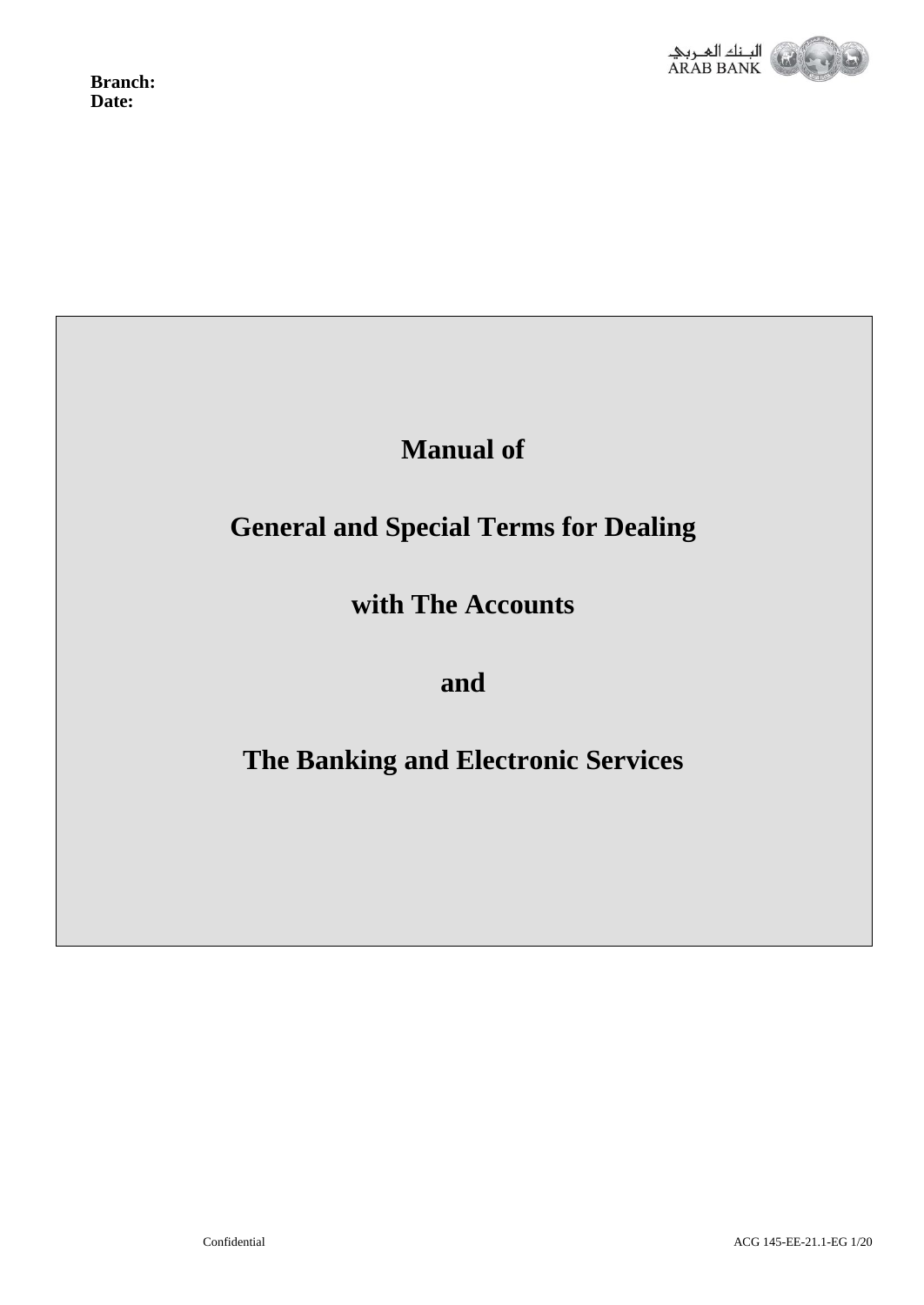

#### **Manual of General and Special Terms for Dealing with The Accounts and The Banking and Electronic Services**

I approve the validity of the conditions and provisions set forth below in respect of any account/ accounts, whether they were previously opened or which you may open in the future at my request and in respect of any bank services provided to me by the Bank, even if it is opened in my name, when I obtain any facilities, loans or bank services of various kinds and nominations in so far as they do not conflict with the contracts/ special and general conditions of such it is contracts or services.

#### **Definitions**:

- **Bank**: Arab Bank PLC including all its branches in the Arab Republic of Egypt or abroad.
- **Customer:** A natural or legal person. A singular comprises dual and plural as well.
- - **Working day**: It is the day on which the Bank is open and provides its services.
- **Account No.:** It is the number which a customer must use with all its components, in dealing with the account. This number consists of an identifying unified number of the customer, the branch and the type of account.

## **The General Terms to Which All Accounts are Subject**

- 1- The Bank has the right to block the account opening amount deposited by the customer up till all required documents are fulfilled by the customer and legal investigations performed by the Bank, and the customer does not have the right to deal with the account until all documents are completed. The Bank also shall have the right to reject the customers request to open the account without introducing any reasons. In case of account opening rejection the customer is informed to withdraw the amount blocked by the Bank and the customer shall have no right to proceed with any indemnity or any legal action against the Bank as a result of utilizing its right to decline opening the account.
- 2- The Bank has the right to execute balance blocking/reserving procedures received from regulatory parties without the need to notify the customer.
- 3- The Bank shall have the right, without recourse to the customer, to debit any of the customer's accounts for all expenses, fees, interest, commissions, taxes and stamps which it bears or pays on behalf of the customer or which results from any transactions between the Bank and the customer. Also, the Bank has the right to amend any of banking prices which includes interest, fees, commissions and fines provided customer's notification of such amendments by any of the communications mean that are accredited by the bank .
- 4- The customer declares that he reviewed the interest, fees and commissions list relate to accounts and banking services.
- 5- The customer approves any deposit made to his account by a third party, whether such deposition is in cash, commercial papers or inward transfers subject to agreement by the Bank to accept such deposits. The customer hereby commits not to personally deposit or accept the depositing of any amounts of unknown or suspected sources in any of his accounts or in any other account opened with the Bank. The customer also acknowledges that he is the sole owner of, and beneficiary from, the opened account, and he undertakes to update his personal information in case of any related changes or upon request.
- 6- In case customer receives an inward transfer in foreign currency and the customer does not have an account in same transfer's currency, the Bank has the right to open a sub account in same transfer currency and to credit this account with the transfer amount without customer's prior notice.
- 7- The instructions or requests directed to the Bank by the customer shall be clear using a printed writing or by a clear handwriting, without vagueness and free of any crossing out or writing between lines. The Bank will bear no responsibility in the case of non-execution of any instructions or requests in violation of this condition.
- 8- The Bank shall not be responsible for paying the value of any commercial papers if it lacked any compulsory component as long as it was issued in the a form of a payment order and / or instructions.
- 9- If the account is capable of cheque drawing, the customer shall exclusively draw them using the bank forms or which were prepared with agreement of the Bank. The Bank will bear no responsibility toward the customer in the case he violated this condition, if the Bank does not honor them or if it pays then.
- 10- The customer will be responsible for maintaining his cheque book, and shall inform the Bank in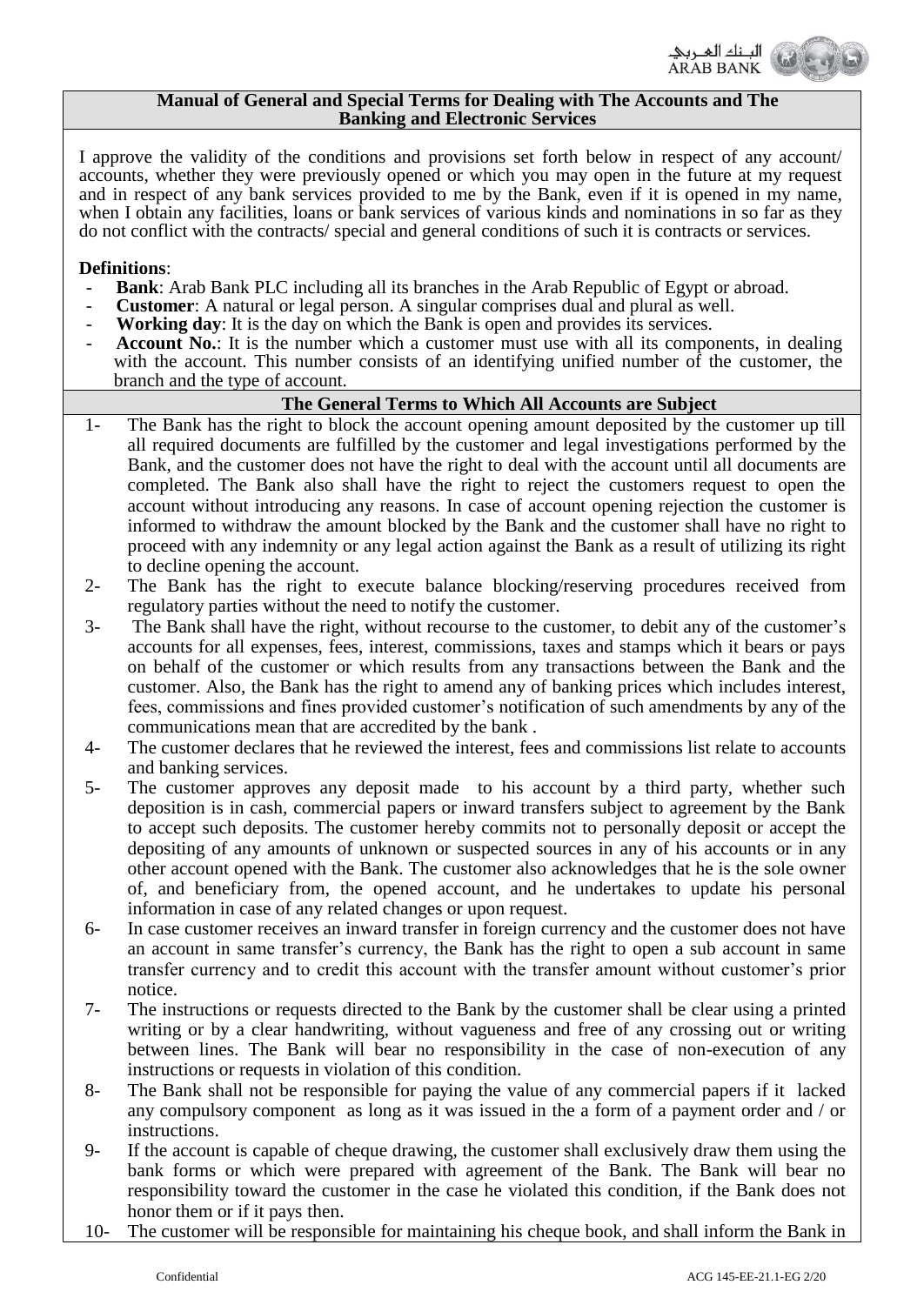

writing as soon as he knows that it is lost, stolen falsified or distorted stating the circumstances surrounding this, otherwise the Bank will not be responsible to the customer for any obligation.

- 11- The objection by the customer to the satisfaction of any cheques drawn on his account will not be acceptable unless the Bank is informed in writing of such objection before the cheques are cashed or are debited to the account of the beneficiary.
- 12- In cases where the customer's account is capable of dealing by payment orders or transfer from the account, the request by the customer from the Bank to cancel any instructions related to any payment order or transfer in favor of a third party will not be acceptable after the sum is paid or credited to the account of the beneficiary or if he accepts it.
- 13- The Bank may refrain from executing a payment order or a transfer which it receives indirectly (other than from the account holder in person) if it doubts that it is untrue. The Bank may request a confirmation that it was issued by the account holder with any means it may deem fit without any responsibility of the Bank for any delay or non-execution.
- 14- The payment order or transfers must state the sum, account number, the name of the beneficiary of the payment order or the transfer and any other details requested by the Bank. The Bank will not be responsible for not honoring them if they are in violation of this condition.
- 15- The Bank shall not be responsible for the non-actual collection of commercial papers which the customer deposits in his account for collection. The Bank shall satisfy its obligation when commercial papers are presented for payment even if not honored. In case such commercial papers are not honored, the customer shall revert to the Bank to receive them. The Bank shall not be responsible to the customer for any loss, waste, damage or delay except in the case of fraud or willful gross mistake of any commercial papers without prejudice to the Bank's right of returning it back to the customer through his accustomed mail system or through speed collection method or by ordinary or registered mail at the discretion of the Bank.
- 16- The endorsement by the customer of commercial papers for deposition in his debit accounts is a regular endorsement unless stated explicitly that the sum is for collection. The account number of the customer opposite the endorsement is not a presumption that the endorsement is for delegation/ collection.
- 17- If the Bank credits/ pays the sum of any commercial papers including the papers purchased to be credited to the customer's account or for deposition for collection it shall be considered unconfirmed entry/ payment and conditional upon the actual collection of the sum. The customer acknowledges that the applicable laws and regulations in some countries permit reversing the sum entry after period of time which vary from one country to another. In this case the customer's obligation toward the Bank continues to exist to return the sum to the Bank together with any interest which may accrue at the rate due on bank loans and facilities, whichever is more suitable to the Bank in addition to any expenses which may be borne by the Bank.
- 18- The Bank shall not be responsible for the actions of any correspondent banks, agents or brokers whose assistance is sought by the Bank or with whom the Bank deals in the course of executing any transaction made or requested by the customer and results in such dealing. Further the Bank will not be responsible for returning the original copy of any paper or documents which may be held by official authorities or institutions with whom the Bank deals as long as they are held for reasons beyond the control of the Bank.
- 19- The customer will be fully responsible for any actions or restrictions which might be imposed by official authorities domestically or overseas on his accounts or on any of the bank transaction carried out by him.
- 20- The Bank has the right to provide its banking services through and/or using electronic servers and/or technical assistance from its Head Office, branches, affiliates, subsidiaries, and/or from any other third party inside or outside the country. The Customer, accordingly, agrees and consents beforehand to the Bank's transmissions of the Customer financial and non-financial data and information, in any type or format, as well as access to the Bank's systems, to any of the parties mentioned above, without being in breach of any of its obligations toward the Customer, especially those related to bank secrecy.
- 21- The Customer authorizes the Bank to exchange information and/or documents and/or invoices with other financial institutions involved in the processing of the Customer transactions to satisfy applicable laws, regulations, or international standards on combating financial crimes. Furthermore, the Customer authorizes the Bank to disclose any information related to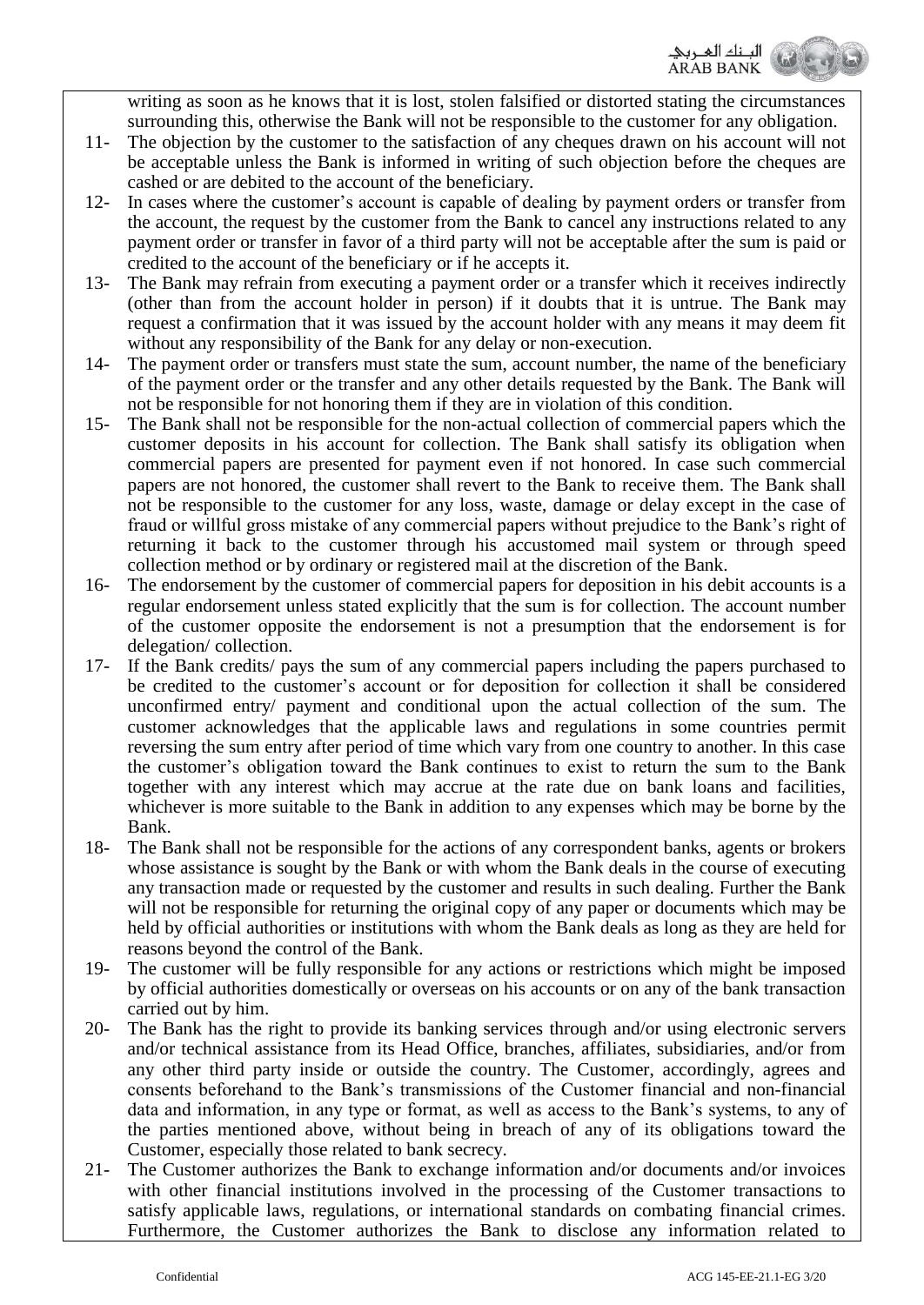

Customer's accounts and/or transactions to the home regulatory body of the Bank's parent company (i.e. Central Bank of Jordan). In such cases the Bank shall not be considered in breach of any of its obligations toward the Customer, especially those related to bank secrecy.

- 22- The Bank has the right to assign and/or centralize the contact center services to the contact center located at the Bank's parent company – Jordan or to any other third party that the Bank deal with in executing such services (i.e. transactions, requests, complaints, etc.), including the activation of such services, and the Customer, accordingly, agrees and consents beforehand to the Bank's transmissions of the Customer financial and non-financial data to the parties mentioned above without being in breach of any of its obligations towards the Customer especially those related to bank secrecy.
- 23- Any power of attorney or authorization whether general or specific issued or might be issued by the customer whether before or after opening the account, and would entitle the attorney or the authorized party to dispose of the customer's account, will remain in effect until the customer informs the Bank in writing to the contrary.
- 24- The Bank may, without obligation on its part, may adopt any authorization or power of attorney whose authenticity is countersigned by the official authorities of any country or corresponding bank, even if the customer's signature is not identical to the form of signature kept by the Bank.
- 25- The customer should notify the Bank by registered mail with the cancellation of the power of attorney issued by him to act on our behalf in relation to his accounts. The cancellation instructions apply from the next day of receiving the customer's notification by the branch withholding his account.
- 26- If the customer is a debtor or a guarantor of any obligations for whatever reasons including the issuance, of a discounted or guaranteed or written promissory notes, , or the issuance of letters of guarantees and commercial papers purchased or any other obligations including those which may arise from crediting any sum by mistake in the customer's account or for the purpose of enhancing the securities and insurances made in favor of the Bank, the Bank shall have the right to take all or any of the actions set out below despite the difference of the currency of such accounts and obligations:
	- a) To make consensual clearing between the customer's accounts balances currently existing or which will be opened in the future and the financial dues of the Bank.
	- b) To consolidate all or some of the customer's accounts into one account and make transferring from one account to another.
	- c) To transfer any funds or balances of the customer to a collateral account in the name of the Bank as a security of any debt which is due or may be due.
- 27- In the case the customer accepts dealing by way of telex, fax, telephone or e-mail the risks of such dealing will be fully borne by him. The Bank will not be responsible for any damage to the customer as long as it executes the instructions sent to it through the said means in good faith.
- 28- The customer's dealing with the account/ accounts by way of plastic/ electronic cards or the telephone or internet services or any services of the kind is his own option. He is aware that such dealing involves such risks as may arise from his default or negligence to maintain such cards, secret numbers (PIN) or any breakthrough by others of nets and information systems. He accepts such dealing and bears the risk which may arise from it, and he shall release the Bank from any obligation which may arise from such dealing. Further, the customer shall be liable to maintain the cards and secret numbers which he may receive from the Bank.
- 29- The customer shall inform the Bank in writing at once in the case of losing such cards or information or other number relevant to the dealing or becomes known to others. The Bank will not be responsible also for any damage to the customer as long as it is beyond the control of the Bank until the time when the Bank is able to suspend the service pursuant to the notice which received from the customer.
- 30- The Bank may, in the cases it estimates that there is doubt or suspicion of the authenticity of the transactions carried out by the customer by the use of the cards, the telephone, internet or any other means of dealing, suspend the services it provides to the customer without prior notice and without any responsibility on the part of the Bank.
- 31- The Bank shall suspend any of the services it renders to the customer permanently or temporarily without any responsibility if it receives a notice by any means of communication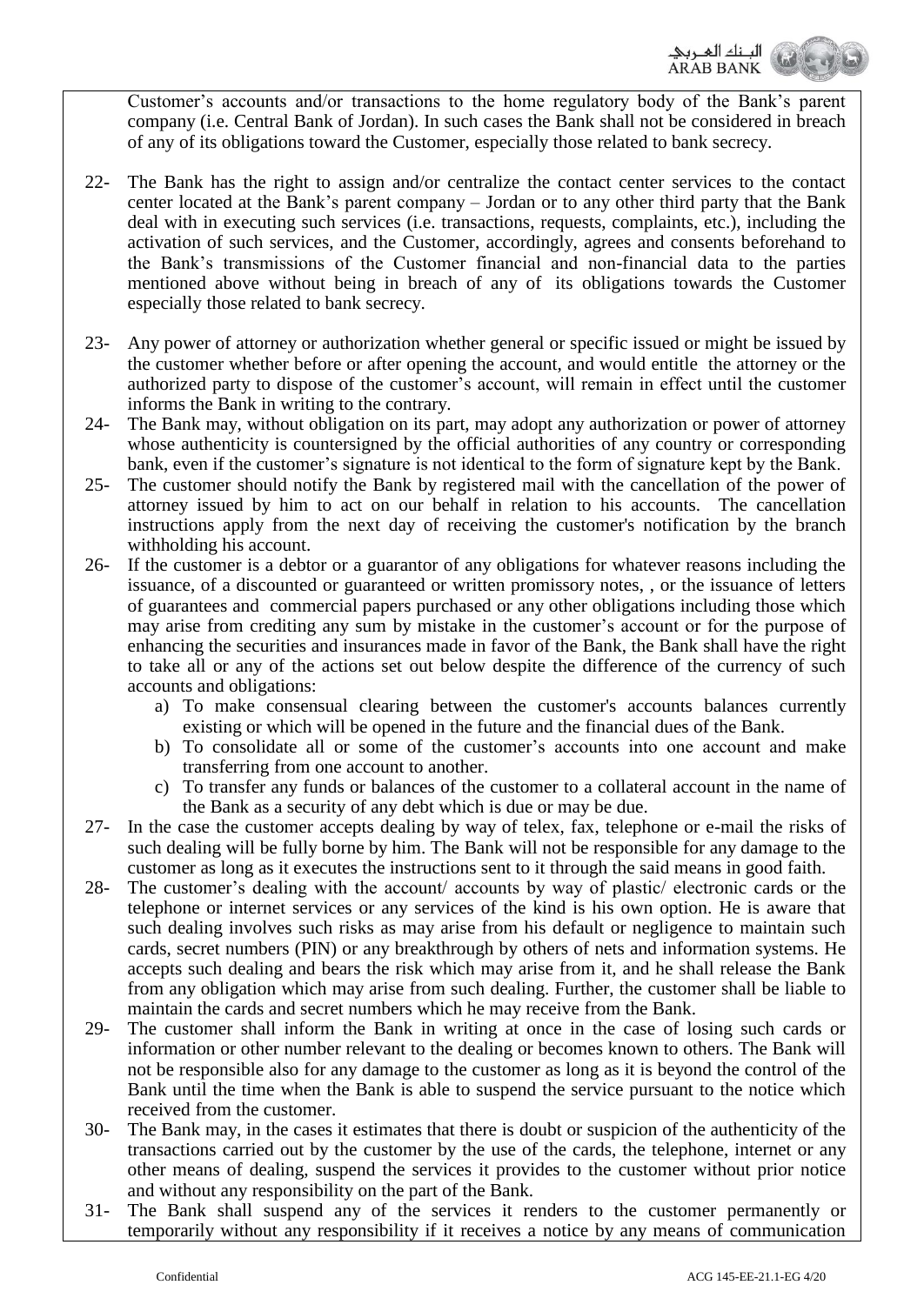الصنك الم

attributable to the customer in which he asks for the suspension of the service. The Bank may also accept such notice from the attorney or the person authorized by the customer even if the power of attorney or the authorization is general.

- 32- If any of the customer's accounts becomes debit or overdrawn in favor of the Bank without prior agreement for any reason, this will result in a debit interest on the daily balance to be computed on the basis of the maximum limit of the consensual indebted interest rate of loans and facilities in overdraft whichever is better for the Bank.
- 33- The customer authorizes the Bank, at its absolute discretion, to affect payment of any withdrawals either by cheques, transfers or payment orders made with his knowledge where funds are not available in his current account, such payment will be secured by blockage of other deposits held at the Bank. The customer further authorizes the Bank to transfer said deposit(s) to a "cash Collateral –against facilities account" and to apply said deposits at their first maturity dates in or towards satisfaction of any debit balance owed by the customer to the Bank. Said authorizations and all relevant procedures may be performed by the Bank without recourse to the customer or prior warning, notice or any other legal proceedings. It is understood that said authorizations given to the Bank cannot be revoked without its prior consent.
- 34- All the customer's accounts held with the Bank, debit or credit and of whatever type or name, is considered as jointly guaranteeing and securing one another and legally considered as sub accounts to one general basic account. Accordingly, the customer's debit/credit position with the Bank at any instant, is the net balance of the current or future deposit and liabilities for these accounts jointly.
- 35- The customer's signature supplied by him to the Bank on the relevant signature card forms is considered legally acceptable for all his accounts or transactions with the Bank.
- 36- The Bank may overdraw any of the customer's accounts at its own discretion. The overdrawing of the account is not considered as an acquired right of the customer, but it is by way of facilitation and easement by the Bank. The customer is bound to cover the value of the overdrawing within one month after the overdrawing of the accounts at the most in addition to any interest and commission which the Bank charges on loans and facilities whichever is better for the Bank.
- 37- The customer acknowledges and agrees to the following:
	- a) The photocopies kept or extracted from the means of modern technique, the computer, ATM and e-mail with the Bank has the legal force of the original in proof. The photocopies and extracts provided by the Bank shall be in any dispute an acceptable evidence and binding on the customer. The Bank will not be bound to present the original. The customer will waive his right to deny any writing, signature attributable to him or demand the Bank to produce and/ or present the original documents after the lapse of five years of the execution of any of the documents related to the transactions made on the accounts such as drawing, deposition and the like.
	- b) The Bank accounts and records will be an acceptable evidence to prove the transactions and balances which have been made/ or made on the accounts. It is sufficient for the Bank for this purpose to provide a statement of account extracts from the computer or any other available means of dealing.
	- c) The statements of accounts are sent to the customer by available means periodically on the dates specified by the Bank. In the case the customer objects to the statements, he must hand over to the Bank a written notice explaining his objections within fifteen days from the date of sending the said statements; otherwise the customer acknowledges the truth of the statements and in case the Bank is not able to send account statements for any reason then the Bank without any responsibility and prior notice to stop printing account statements
	- d) In the case the customer requests any additional account statements or wants to obtain any extracts he shall be bound to pay the expenses specified by the Bank.
	- e) The Bank's records and statements will be acceptable to the customer and considered as a binding and conclusive evidence which may not be objected to or challenged by him.
- 38- The customer acknowledges that, the Bank will not pay him any interest on the accounts/ credit balances unless this is agreed upon with the Bank or if the Bank instructions and policies permit payment of interest on such accounts. The rates of interest, whether credit or debit is capable of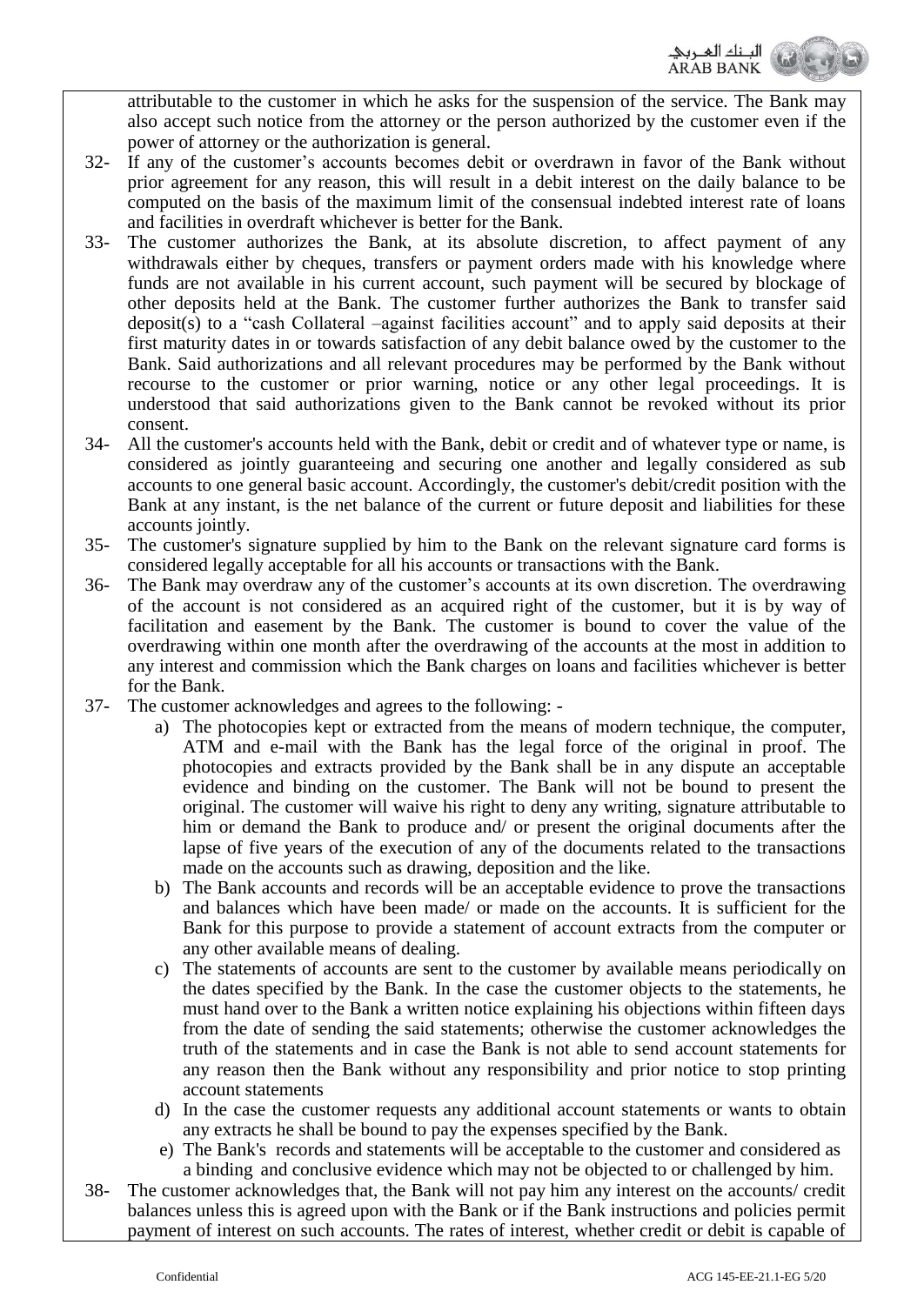

increase and decrease without the need of a prior notice depending on the interest rates prevailing on the banking market or the factors affecting the interest price.

- 39- If the customer requests/ agrees that his accounts or any of them be replenished from one another or from specific accounts or that some account/ accounts belonging to others be replenished from his own accounts or any one of them, such authorization will remain in force and applied until the Bank receives a written notice from the customer to the contrary provided that the third party should agree if the cancellation of instructions is subject to his consent.
- 40- The Bank shall, without a request from the customer, replenish the customer's account from one another with a view to facilitating any withdrawals made by the customer whether directly or by any of the means of dealing with accounts including the cards and services.
- 41- If the customer requests transfers between his accounts or to the a third party accounts, he shall authorize the Bank to carry out the transfer at the price prevailing at the Bank upon the transfer if the currency of the account from which the transfer is made is different from the currency of the account to which the transfer is made, and to debit any expenses or commission due to the account from which the transfer is made without any responsibility on the part of the Bank.
- 42- If the customer authorizes the Bank to settle the value of any services or obligations due from him in favor of any institution or person, he may not cancel such authorization except by a written notice to be delivered to the Bank or with the consent of the beneficiary if the cancellation is subject to his consent.
- 43- The Bank will debit any of the customer's accounts with the sums which the Bank settles and any interest, commission or expenses which may be due.
- 44- In the case the customer requests to draw large amounts of money in local or foreign currency, the Bank will have the right to suspend the execution of the customer's request until the time specified by the Bank.
- 45- If a dispute arises between the customer, the Bank and a third party over a bank transaction, the customer will authorize the Bank irrevocably to block any sum, the subject of dispute until the dispute is determined judicially or amicably without the customer having any right to claim any interest or compensation.
- 46- The Bank may consider the Current/ Saving account as blocked if a period of two years lapses and a period of three years for term deposit accounts, without any transactions made by the customer on the account. The posting of credit interest, expenses or commission is not considered as an entry for the purposes of this provision. The account may be operative as soon as any withdrawing or deposition transaction is made by the customer or his attorney under a special or general power of attorney allowing withdrawing and deposition from/ to the account. It is considered as transactions as well to draw cheques on the account/ inward transfers / the issue of transfers or the transfer from one account to another of the customer or a third party.
- 47- The Bank may, at its absolute discretion, close any of the customer's accounts, at any time without bearing any responsibility and without prior notice, in case it discovers, at its absolute discretion, that the customer violated any of the conditions of dealing or the banking customs, or if he does not observe the law and the principle of good intention in dealing, if he issues commercial papers, bank transfers or payment orders or if he performed fictitious transactions or for any other reasons estimated by the Bank. We also emphasize the importance of matching the deposits, withdrawals and financial transactions with the nature of activity of the Customer and his/her financial abilities and not to use personal accounts in performing commercial transactions that violate regulatory controls.
- 48- The customer undertakes to provide all the documents requested by the Bank within a period of time specified by the Bank. In the case he fails to provide such documents, the Bank will have the right to close the account without prior notice and responsibility.
- 49- The Bank shall have the right to close any of the customer's accounts without prior notice and responsibility if a period of six months elapses without any transactions/ movements made on it and if it is without any debit or credit balances. Rejection by the Bank to accept any deposits or transfers which are made on the customer's account after their closure will not make the Bank responsible.
- 50- In the case the Bank closes the account/ accounts of the customer or if the account is closed at the request of the customer, or upon the end of the validity of using any of the cards or tools delivered to the customer, upon his request to suspend the service or when the Bank decides to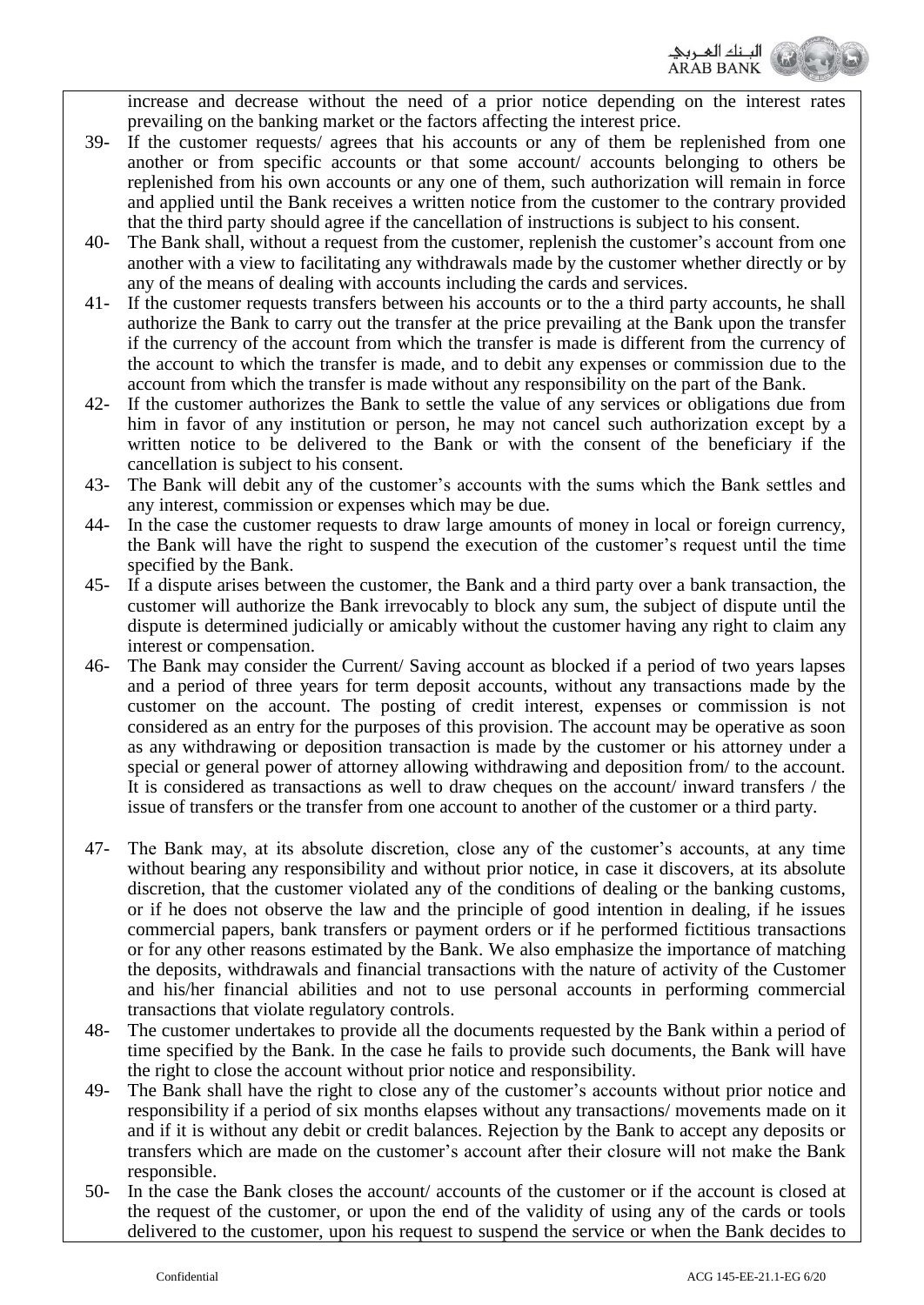

cancel the services, the customer will be bound to return any cards, cheque books or tools handed over to him by the Bank. It is understood that the closure of accounts is not conditional upon giving the customer a notice thereof or upon his consent to the balance resulting from the closure without any responsibility

- 51- Any of the conditions of dealing which entitles the Bank to use more than one option or implies the meaning of permission will not hold the Bank responsible if it uses or not any of such options or powers available to it.
- 52- The Courts of Arab Republic of Egypt have jurisdiction to hear any dispute between the customer and the Bank. The Bank may select the jurisdiction's place of any court of the Arab Republic of Egypt without the customer having the right to object or disproof of non specialization of plea. The Egyptian law will be applicable.
- 53- The address shown on the application for account opening is considered as the domicile selected by the customer for service. The customer shall, when the said address is changed, inform the Bank in writing thereof, otherwise any notice or advice to the address kept with the Bank will be correct.
- 54- If the customer chooses, instead of sending any notices, correspondence or returning any documents or commercial papers deposited by him to be kept in his file with the Bank, the customer will be bound to contact the Bank to receive them during one month from their keeping date. In the case of any loss, destruction or delay, the Bank will not be held responsible. The customer is considered to be served thereof after one week from their keeping in his file.
- 55- The conditions set forth in this form are applied by the Bank. They express the relation of the Bank with the customer. The customer acknowledges that he has read them and received a copy thereof. They are binding on him without the need of signing them. In the case the customer signs the last page of them, he will be considered as signing every page thereof as they are considered as one unit. The Bank may amend any of these conditions provided that the Bank should send a notice to the customer by the available means of communication. The amendment will be effective two weeks after sending the notice.
- 56- In case of crediting any amount to the customer's account by mistake, the Bank has the right at its absolute discretion and without recourse to the customer to reverse the entry by debiting his account for the same amount. The customer is not entitled to claim the Bank with the said amount(s) in any case.
- 57- The Bank is not obliged to affect payment of any withdrawals from the customer's foreign currency accounts unless foreign currency is available at the Bank provided that a prior notice of minimum two working days should be given to the bank for withdrawal of amounts that exceed fifty thousand American Dollars or its equivalent.
- 58- A difference of exchange specified by the Bank will be collected from the customer upon withdrawing in cash from his foreign currency accounts.
- 59- The customer hereby authorizes the Bank without any objection from his part to record his phone calls with customer service to subscribe or cancel any of the services presented by the Bank and without any responsibility on the Bank.
- 60- The conditions of dealing apply to any Transactions or services provided by the Bank, which the customer requested upon opening the account or at any subsequent time.
- 61- The Bank, at its absolute discretion, has the right to reject presenting any of its services or products.
- 62- In respect of anything not included in the conditions of dealing, it will be subject to the policies and procedures applied by the Bank or the banking customs.

## **The Special Terms of The Accounts**

## **The Special Terms of Current Accounts**

- 1- A Debit interest on the account shall be debited at the end of each month.
- 2- If agreement is concluded between the Bank and the customer on a credit interest, it will be credited twice per year according to a biannual periodic to be agreed upon.
- 3- The customer authorizes the Bank to overdraw the current account according to its choice to pass any withdrawals made by the customer or to post interests, commission of any loans, or facilities or any commercial papers withdrawn, guaranteed or accepted by the customer or any liabilities due from the customer whether he is debtor or guarantor regardless of the reason for the obligation. The customer shall settle any commitments due from him in favor of the Bank during a maximum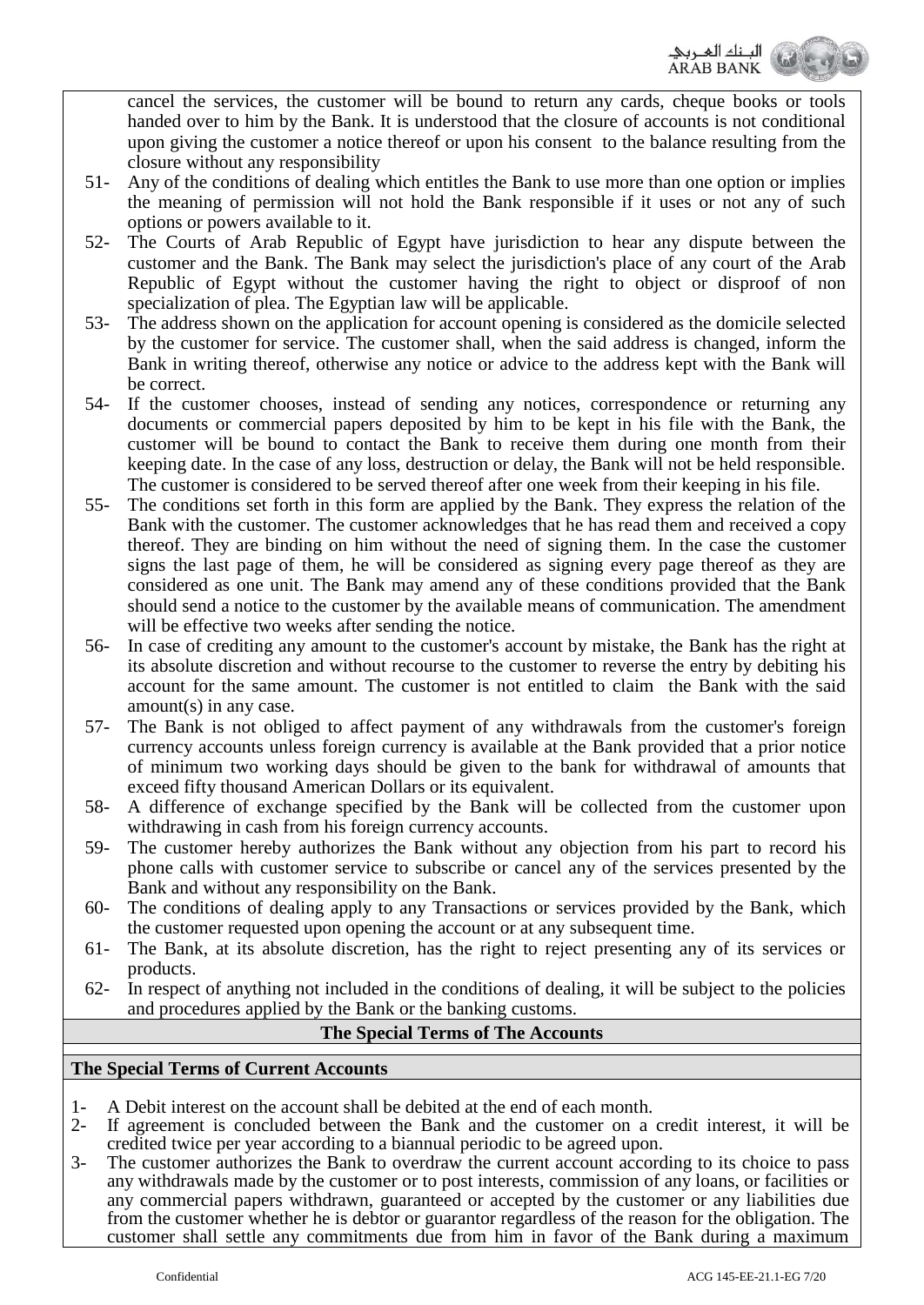

- 4- Withdrawing from the account will be either directly (at the counter) or by cheques or payment orders meeting conditions acceptable to the Bank, by cards or any other means provided by the Bank.
- 5- The Bank has the right to deduct from the customer's account the value of the cheques that he requests stopping its payment or he reports its loss and keep sufficient funds corresponding to the value
- until the dispute is determined judicially of amicably.
- 6- The appearance of any interest transactions on the account is not considered an
- account operation after its closure<br>7- The Bank has the right to close t The Bank has the right to close the account if the customer issued three cheques on his account without being sufficient funds in it without prior notice and responsibility .

## **The Special Terms of Term Deposit Accounts**

- 1- Interest shall be credited at the maturity date.
- 2- The Customer is not entitled to withdraw any amount before the maturity date, unless the Bank agrees thereto. An authorization or power of attorney issued by the customer whose terms include withdrawing from the accounts and receiving deposits is considered sufficient for the attorney or the authorized signatory to break the deposit and an authorization of the attorney to acknowledge the truth of the balance.
- 3- At the maturity date, the Bank may either renew the term deposit for another similar period at the then prevailing interest rate or transfer the balance to any of the customer's accounts.
- 4- In case of receiving an additional deposit for this account during the period of the term deposit, the Bank may choose either to accept the additional deposit in the original term deposit account or to open a sub account for such a deposit to be fixed at the prevailing interest rate at the time of receiving it for a period not exceeding the period of the original term deposit .
- 5- In case the customer wishes to deposit through inward transfers which, the account number of the customer's term deposit account along with other conditions should be stated in the inward transfer and in case none of any conditions mentioned within the inward transfer the Bank has the right automatically and without responsibility to fix the deposit for a month.
- 6- In case the Bank approves the customer's requests for a partial or total withdrawal of the term deposit before the maturity date, interest will be computed pursuant to the instructions of the Central Bank in this respect.
- **7- If the account is a fixed term deposit account in local / foreign currency, it will be subject to the previous terms in so far as they do not conflict with the following conditions:**
- a) The Bank will open a fixed term deposit account in which the sum of the deposit is to be credited and parallel account(s) current / saving for the purposes of replenishing term deposit and crediting the interest. An account statement will be only issued for the parallel account.
- b) At the maturity date the interests are credited to the terms deposit account then the principal of the term deposit amount plus the interest may be renewed, unless the customer requests otherwise, at the prevailing interest rate. against a notice to be sent by the Bank to the customer at his approved address.
- c) The customer shall notify the Bank in writing not less than five working days before the maturity date if he decides not to renew the term deposit or to amend its terms or sum.
- d) The value date of fixed term deposit is two working days after the deposit of any amounts in the current account in addition to the collection periods if the deposition includes commercial papers.
- e) Any additional deposits with a sum less than the minimum amount determined to fix a term deposit, remain in the current account until the maturity date of the original term deposit, then the additional deposits will be added to original term deposit on the renewal date.
- 8- The customer shall advise the Bank in writing in case he wishes to add any amounts to his term deposit which deposited in the current / saving parallel account/ whether such deposits is in cash, commercial papers or inward transfers, otherwise these terms will not apply to the additional deposits.
- 9- In case, in special circumstances, the Bank approves the customer's requests for a partial or total withdrawal of the term deposit before the maturity date, debit interest (penalty) will be computed pursuant to the formula applied by the Bank and according to the then borrowing interest.
- 10- The customer authorizes the Bank to debit his account with any amount obtained through any of the various facilities granted to him by the Bank and to transfer these amounts to the cash collateral against facilities account to be held in favor of the Bank as collateral for the facilities granted by the Bank and to secure the due payment of the customer's obligation along with any accrued interest thereon, and commissions computed by the Bank on loans or facilities whichever is better for the Bank and any other charges, provided that such a collateral will not be released until the final

الصنك الم **ARAB BANK**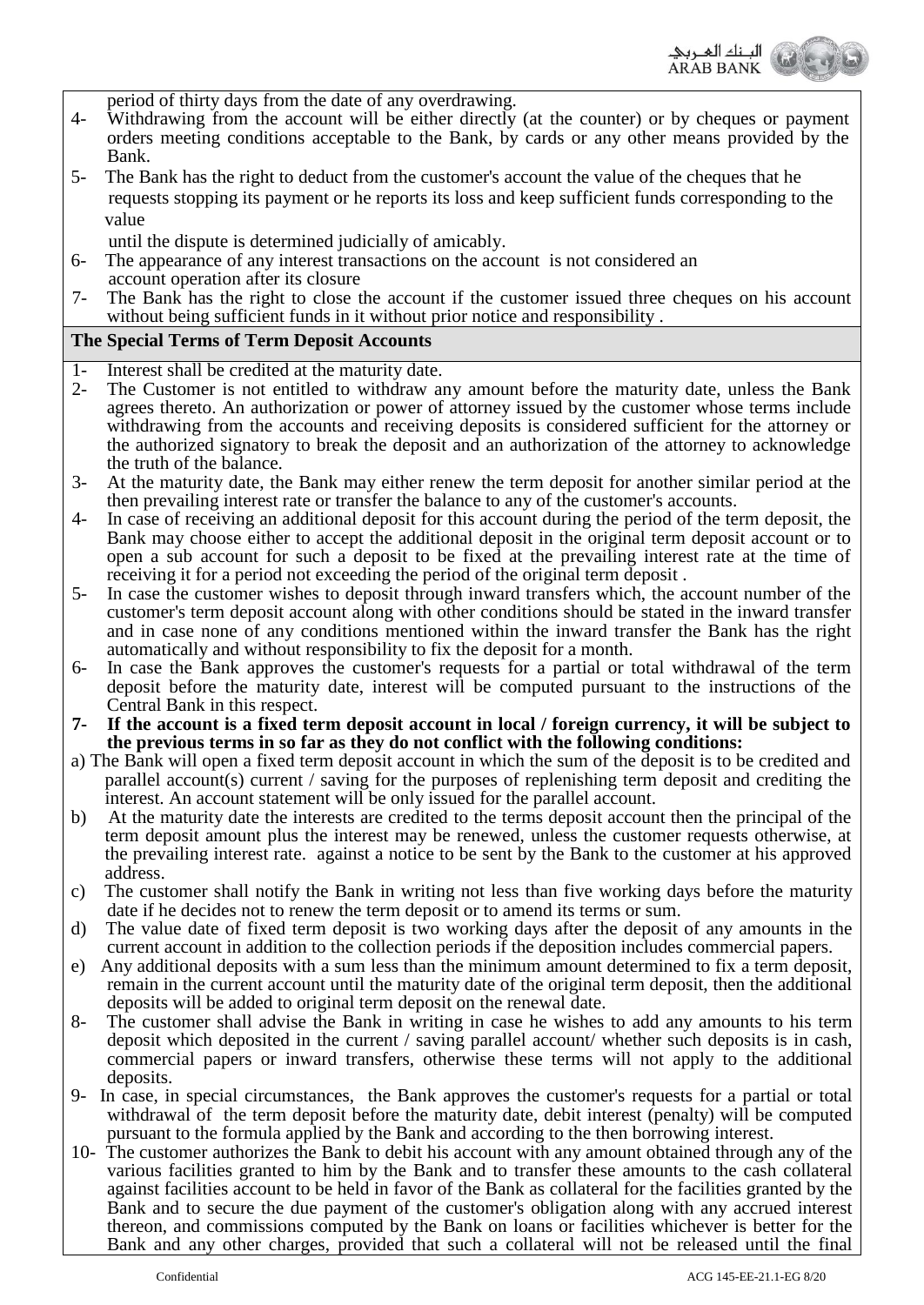

settlement of all the customer's liabilities towards the Bank. In case that said obligations are not repaid upon the Bank's first demand, the customer authorizes the Bank to exercise its right of clearing between the cash collateral and the said obligations without any prior notice or referring to him. The authorization is final and irrevocable unless the Bank otherwise agree in writing.

#### **The Special Terms of Saving Accounts**

- 1- Withdrawal from the account is to be made by the customer directly or under an official power of attorney includes an authorization of the attorney to withdraw from the account in particular or withdraw from customer's accounts in general, or by the use of the cards or any means provided by the Bank within the limit determined by the Bank for the sum of withdrawals.
- 2- The Bank shall, without being obliged, accept a written authorization signed by the customer under which he authorizes the others to withdraw from the account.
- 3- It is allowed to deposit in the account within the limits by the Bank for depositions in cash, or by commercial papers or inward transfers.
- 4- The customer shall ascertain the truth of any sums deposited or withdrawn, or transactions made before signing any document of withdrawal or deposition. Accordingly the Bank will not be responsible for any claim of errors or discrepancies.
- 5- The balance of this account shall not be less than the minimum limit specified by the Bank from time to time. In case of that occurs the Bank shall have the right to close the account without a prior notice and responsibility.
- 6- Credit interest will be computed on the minimum monthly balance basis and to be credited to this account according to the dates specified by the Bank taking into consideration that the Bank shall not compute any interests if the balance of this account is less than the minimum limit specified for the saving accounts.
- 7- In case the account is closed before the dates on which the credit interests are credited to the account, the interest will be computed on the minimum balance basis during the month preceding the closing date.
- **8- If the saving account is in a foreign currency, it will be subject to the previous terms in so far as they do not conflict with the following terms:**
	- a) The interest will be computed on the minimum monthly balance and will be credited every six months.
	- b) A statement of account will be issued every three months.
	- c) The Customer can withdraw from this account in the local currency. Accordingly, the equivalent amount in the respective foreign currency will be credited or debited as the case may be to this account in accordance with the prevailing rates of exchange.

#### **The Special Terms of Call Accounts**

- 1- A credit interest shall be computed on the daily balance of the balance and credited to same at the end of every month.
- 2- The customer shall, before any withdrawal from the account, notify the Bank in writing preceding the withdrawal date by such a time which either matches, or exceeds, the advice's note term (being one, two or three weeks).
- 3- Whenever a withdrawal from the account has been effected without a prior advice note, the transaction shall be recorded in an earlier date that precedes the actual withdrawal date by such a time that matches the advice's note term. Accordingly, no credit interests shall be credited for the customer for the advice's note term preceding the withdrawal.
- 4- If the balance of the account reduced below the minimum limit specified / may be specified by the Bank, the Bank shall have the right to transfer the balance to any other account of the customer without any credit interests will be credited to such balance.
- 5- Withdrawal from the account shall be made by the customer personally, or by the attorney or the authorized signatory. The customer is not entitled to draw cheques, payment orders or transfers from same.

## **The Special Terms of Arab Bank Cheque Account**

- 1- The account is restricted to the Egyptian pound currency only.
- 2- A debit interest on the account shall be debited at the end of each month.
- 3- The balance of the account shall not be less than the minimum limit specified by the Bank and which represents the minimum balance subject to interest .Therefore it is non binding for the Bank to pay the customer any interest on the account balance that is equal to or less than the minimum balance specified herein above.
- 4- A special credit interest rate is applied according to the rates specified by the Bank and computed according to the daily balance that exceeds the minimum limit referred to in item (3) herein above .The interest shall be credited at the end of months (March/June/September/December) every year.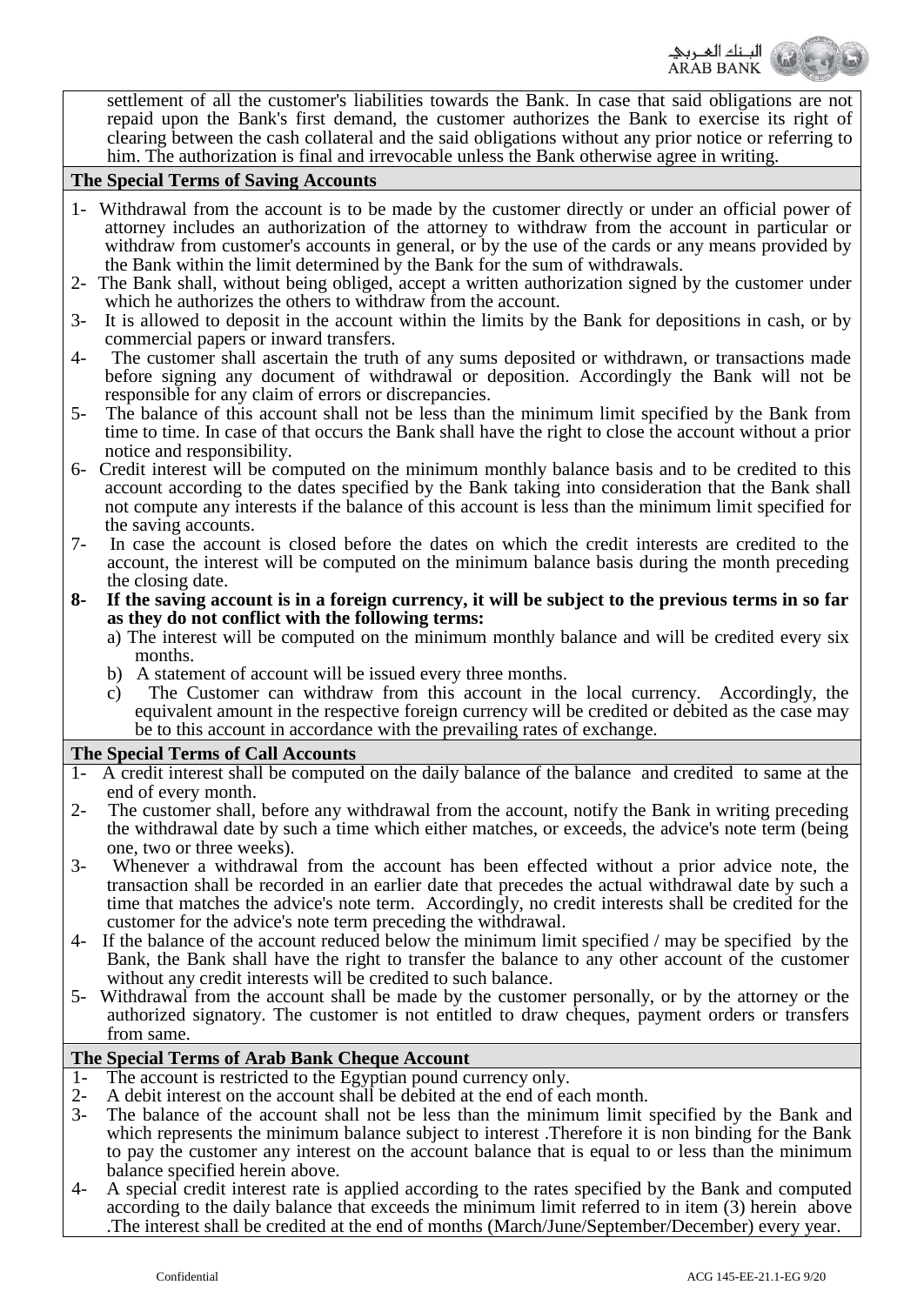

## **The Special Terms of Arab Bank Multi Advantages Account**

- 1- The account is restricted to the Egyptian pound currency only.
- 2- A debit interest on the account shall be debited at the end of each month.
- 3- The balance of the account shall not be less than the minimum limit specified by the Bank and which represents the minimum balance subject to interest .Therefore it is non binding for the Bank to pay the customer any interest on the account balance that is equal to or less than the minimum balance specified herein above.
- 4- The credit interest will be computed on the minimum monthly balance basis that exceeds the minimum balance referred to in item no. (3) herein above and is credited to the account at the end of the months (March / June / September / December) every year.

## **The Special Terms of Joint Accounts**

**The general conditions of accounts apply to joint accounts in so far as they do not conflict with the following special conditions:**

- This account is opened by the partners jointly. The shares of the partners should be equal unless they agree otherwise in writing. This account is given a special identifying number (ID) which will be considered for dealing. The ID numbers of the partners are for informative purposes only.
- 2- Withdrawal from the account is limited to the partners jointly or by their attorney provided that the power of attorney or the authorization should include a reference to the joint account.
- 3- If the partners choose to sign the account severally, any one of them will have full power to dispose of the account and any sub accounts absolutely and to obtain banking services and electronic cards provided by the Bank under the conditions related to each one or request cheque books, issue cheques, endorse and deposit them in the account even if the deposit is in favor of the authorized signatory personally. In addition, an authorized partner shall have the right to place the balance as a collateral of any obligations which have resulted or shall result in favor of the Bank whether he is the debtor, a third party or the other partners. He shall also have the right to transfer from the account in favor of himself or in favor of any one of the partners or others.
- 4- If the partners sign on the account jointly, the Bank shall issue visa electron cards or any other cards or any of or the services provided by the Bank to each one of the partners upon their joint request.
- 5- The authorized partner has no right to authorize a third party to dispose of the account unless agreed otherwise.
- 6- The partners are bound to notify the Bank in writing in case of the death or incapacity of one of them within a period not exceeding ten days from date of death or incapacity. They will be jointly responsible for any transactions made after the death or incapacity. The partners will also be jointly and severally liable to the Bank for any obligations which may result on the joint account or any of the sub accounts. Accordingly, the Bank shall have the right to assume legal action against the partners or any one of them.
- 7- The Bank shall have the right to take due in full of any debt from any of the partners from his share in the joint account.
- 8- Any notice or advice sent by the Bank to any of the partners in the account or to their authorized signatory or on the address identified in the joint account opening application form will be binding for all legal effects .
- 9- The Bank shall have the right to close and block the joint account and distribute the balance equally or at the rate agreed on by the partners in any of the following cases:
	- a) If the bank is advised in writing with a conflict arising between any or all the account partners. It is considered as conflict, the objection by any partner to the acts of any partner or his request of the suspending or blocking of the account or amending its conditions without agreement of the other partners unless the Bank has the right to stop dealing with the account until receiving advice of conflict settlement whether by jurisdiction or satisfaction agreement.
	- b) The imposition of attachment on the bank's hand or prevention of the disposal of the funds or acts of any one of the joint account's partners with reservation on concerned partner's share unless the Bank decides to stop dealing with the account until release the attachment or presentation
	- c) The death or incapacity of any one of the account's partners until heirs are identified or the allocation of the incapacitated guardian unless the Bank has the right to stop dealing with the account until informed by the account's partner heirs and other account parties to keep dealing with the account or to close it.
	- d) Bankruptcy of any of the account's partners. If any of the account closure cases is realized, the Bank will distribute the partner's shares into independent accounts in their respective names.
- 10- In case the partners desire to restrict the authority of the authorized partner to manage and operate the account once the account was opened, they shall cancel such authority and sign opposite it. But if this occurs after the account opening, they shall advise the Bank by a written notice signed by all the partners accordingly.
- 11- Amendment of the authorities to sign on the account, must be done by all the partners jointly or by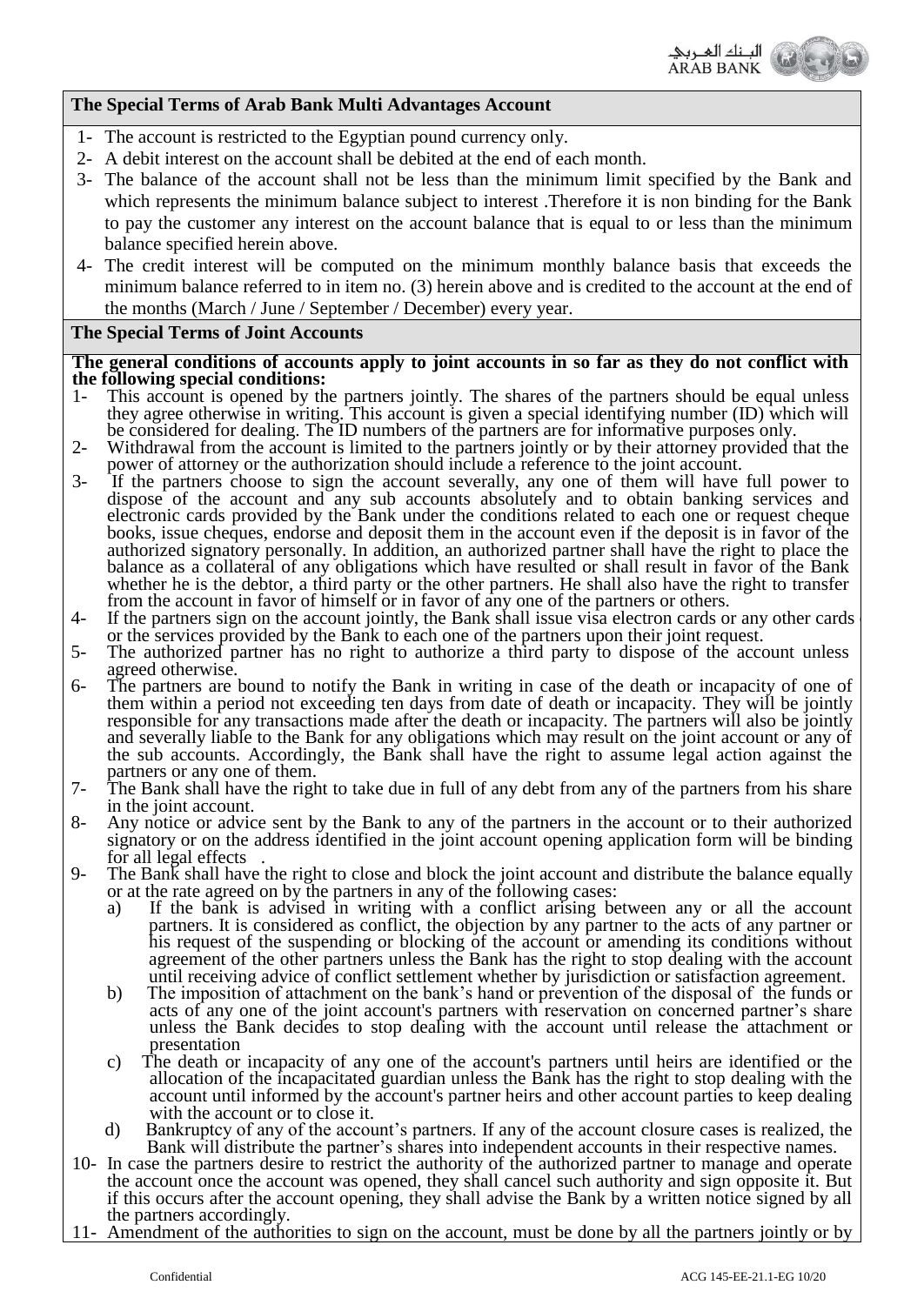

an attorney or authorized signatory pursuant to a power of attorney or an authorization including such authority. As to other amendments, it may be accepted from any of the partners if the account terms permit them to dispose the account severally.

12- If the joint account balance becomes indebted in favor of the Bank for any reason or if the Bank agrees at its absolute discretion to make the joint account overdrawn the account's partners shall be bound jointly and severally to settle the balance including any interests, commissions and expenses which may arise at the prevailing maximum rates on loans and facilities. The Bank will have recourse to all or any one of the partners.

Benefit Account Terms and conditions

## Definitions:

Terms and expressions used in this special Terms shall have the meaning assigned next to each of them unless the context indicates otherwise:

The Customer : The mother who opens a savings account, deposit account or a certificate in her name and allocates it on her responsibility to care for one of her minor children according to the special conditions mentioned in this appendix and the balance of such account will be given to the minor on completion of 16 years of age.

Minor: is the natural person, son/daughter of the customer, for whom the benefit account is allocated in accordance with the conditions set forth in this appendix, and the account balance is handed over to him/her after reaching the age of 16.

Benefit:- the customer allocates this account and the balances deposited in it from the customer and his own resources during his life and while enjoying legal capacity for the purpose of caring for the minor according to the absolute discretion of the customer without the bank being obligated to verify the authenticity or overseeing the use of the balance that the customer has allocated. Naming the account as for the benefit of the minor in no way entails any rights for the minor over the balances deposited in this account towards the Arab bank before the account and the balance are transferred to him after reaching the legal age (16 years) according to the conditions contained in this appendix so that the account remains as a personal account before reaching that age.

- 1- The above definitions are an integral part of the terms of "For the benefit of" account.
- 2- The Customer declares that the provided information, documents or copies, including those related to the minor related to the "Benefit of " account are correct and exactly the same as original, and that the bank may close the account without the need for notification if it finds otherwise.
- 3- The Customer can operate this account as a personal account in its name through the tools and means that the bank provides to operate the personal accounts for the customer in terms of withdrawals and deposits, including services and electronic cards and any other services in a manner that does not conflict with the conditions mentioned in this Appendix.

4- The Customer may operate the account by another person under an agency or authorization acceptable to the bank, provided that the agency or authorization includes specifying the account number in all its components and specifying the powers that the agent or the authorized person may clearly perform while taking into account the following:

(A) The agency and / or authorization may expire at the end of the period specified for its validity in accordance with what appears in the body of the agency or authorization.

(B) If the agency or authorization is not specified for a specific period, it will remain in effect until the bank submits a written notice signed by the customer stating that the agency or authorization has been canceled.

(C) The agency or authorization shall expire for any of the expiry reasons stipulated in the law.

(D) The agency or authorization ends on the date when the minor reaches the age of 16 Years.

5- Any cards, advertisements or other items related to the benefit accounts that mention the name of the minor or that the account is for his/her benefit does not mean that bank is obliged toward the minor with any rights or that the minor is the owner of the account or the balances deposited in it.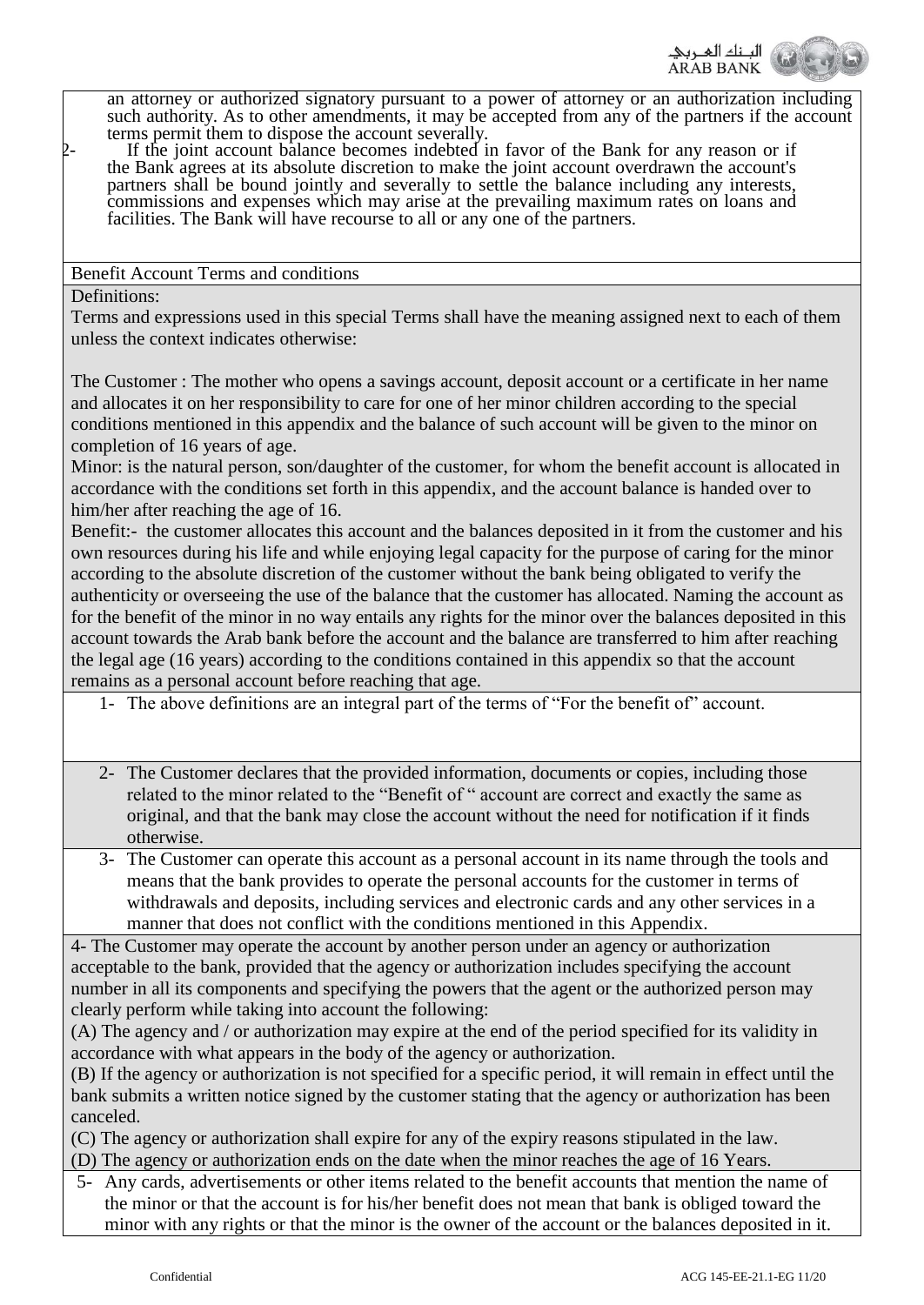

- 6- Any prizes or benefits in cash or in kind provided by the bank to the benefit account are accountable to the right of the customer or his legal heirs on the date the account was declared winning before the minor has reached the legal age to transfer the account to him according to what was stated in Clause (7) of these conditions. regardless of date of actual delivery to the customer or the legal heirs.
- 7- Unless the Customer submits the bank a written notice signed by the Bank before the date of the minor's reaching the age of 16 years to cancel the benefit instructions, the Customer acknowledges the validity of all the transactions that took place on the account as of the date of opening it until the date of the minor's reaching the legal age (16 years), and the account and its balance shall transfer automatically and becomes the property of the minor on the date of reaching the age of 16 years and the account shall be closed, bearing in mind that if the minor has reached the legal age and did not have the legal capacity, this does not prevent the account and the balance to be transferred to the minor. In such a case, the minor representative shall manage and operate the account on behalf of the minor in accordance with the law after providing the related documents. The customer shall disclaim the Bank generally and comprehensively from any right or claim as of the date of opening the account till transferring the account balance to the minor.

All requirements shall apply to this account and the account holder and the beneficiary of the account shall be screen on the Safe watch lists. The Bank has the right to r reject the account opening application and or to terminate the relationship with the customer by closing the account without giving reasons or justifications to the Customer.

Unless otherwise stated in these special conditions, the conditions mentioned in the manual for dealing with electronic accounts and services apply to it to the extent that these conditions do not conflict with the special conditions mentioned in this appendix.

- 8- The Bank shall have the right, without recourse to the customer, to deduct all expenses and commissions pertaining to the Bank and the Bank's correspondents and the cost of this special service from the cheques value or from the customer's account at the Bank. The customer's right for the net amount will be after the collection is affected.
- 9- In case the Bank accepted to collect the cheques, the Bank shall be considered as an agent for the customer. The Bank is entitled to utilize agents to affect the various collection procedures on its behalf. Moreover, the Bank is entitled to authorize its correspondents as agents who are also entitled to utilize others for collection of such cheques.

## **The Special Conditions of Cheques Collection Service by Cheques Deposit Box**

- 1- All cheques are accepted for depositing in the account subject to its value collection.
- 2- The Bank accepts depositing all cheques provided that the depositor bears full responsibility for the validity and authenticity of all signatures and endorsements illustrated on it.
- 3- The Bank shall not be responsible for any loss of deposited cheques, or any delay in cheques clearing.
- 4- The Bank's decision on the contents of the envelope is considered a final decision.
- 5- The customer's copy of the envelope used in the service is a copy used for reference only and will not be considered as an official receipt.
- 6- In case of discrepancy between the registered data and the data of the envelope's content, the envelope's contents together with Bank entries shall be considered prevail.
- 7- The depositor complaint will not be discussed unless presenting the receipt of depositing the cheque(s) regarding such complaint.
- 8- This service cannot be utilized in depositing cheques for settlement of the customers credit facilities.

## **The Special Terms of Utilities Bills Payment Services**

- 1- The customer hereby declare to deem the bank irresponsible for the non payment of the phone bills as a result of insufficient balance of his bank account.
- 2- In case the Bank received three bills with insufficient funds in the customer's account for paying them, the Bank shall have the right to cancel the presented authorization from the customer for such payment.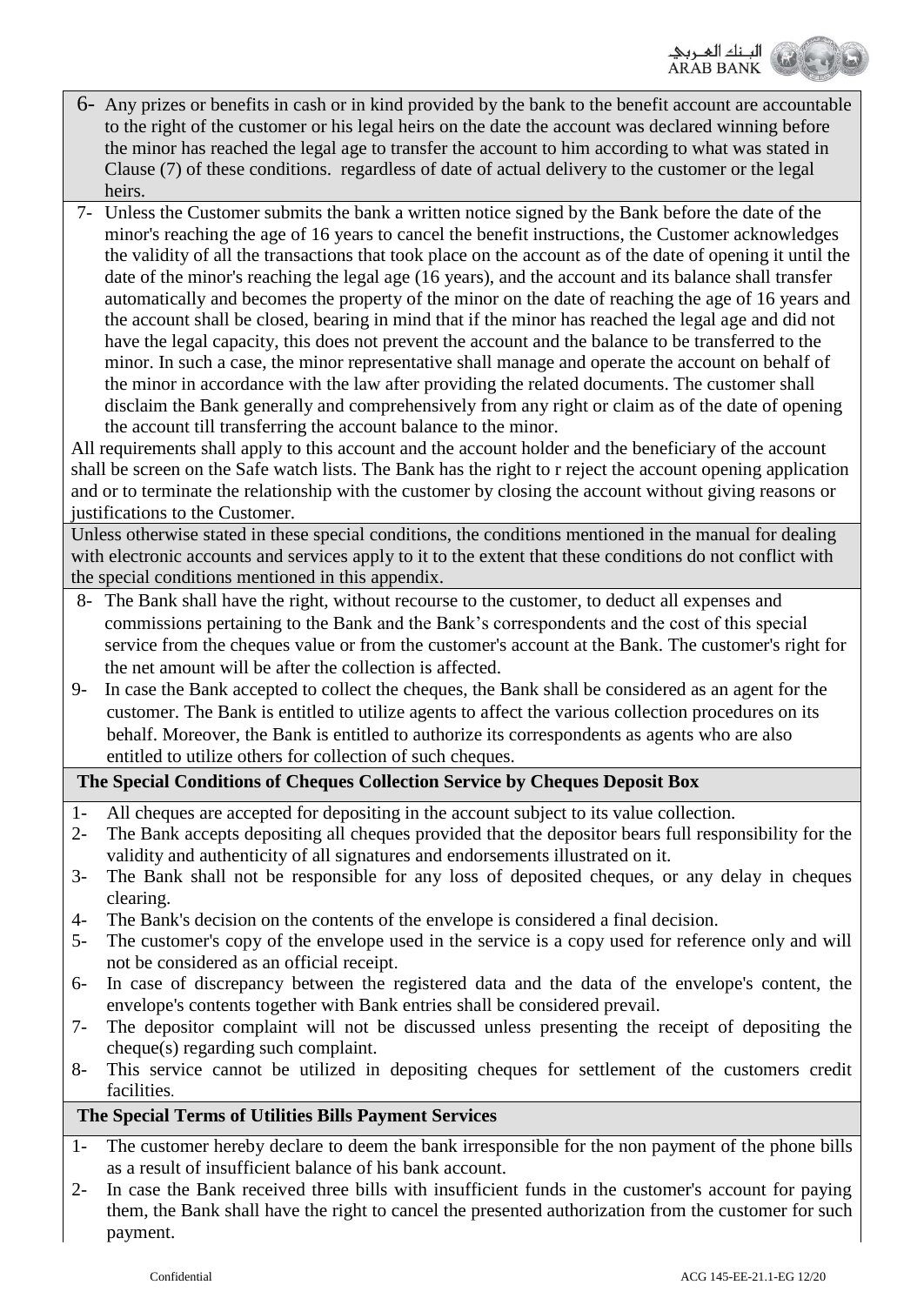

| $3-$                   | The bank shall have the right to block the service from the customer at any time without presenting                                                                                                                                                                                                                                                                                                                                                                                                                                                                                                                                                                                                                                                                 |  |  |
|------------------------|---------------------------------------------------------------------------------------------------------------------------------------------------------------------------------------------------------------------------------------------------------------------------------------------------------------------------------------------------------------------------------------------------------------------------------------------------------------------------------------------------------------------------------------------------------------------------------------------------------------------------------------------------------------------------------------------------------------------------------------------------------------------|--|--|
|                        | any reasons once notifying the customer with such action on his address kept by the bank.                                                                                                                                                                                                                                                                                                                                                                                                                                                                                                                                                                                                                                                                           |  |  |
|                        | The Special Terms of Shabab Product                                                                                                                                                                                                                                                                                                                                                                                                                                                                                                                                                                                                                                                                                                                                 |  |  |
| 1.<br>$\overline{2}$ . | SHABAB Product account is exempt from the minimum limit of opening the account.<br>The Bank has the right, without illustrated causes, to cancel the Product, a privilege thereof or to<br>cancel the Customer subscription in the Product immediately with notifying the Customer in this<br>regard by any method the Bank deems appropriate.                                                                                                                                                                                                                                                                                                                                                                                                                      |  |  |
| 3.                     | In case of cancelling subscription in SHABAB Product based on the Customer's or Bank's<br>request or when the Customer reaches 26 years of age, all privileges granted to the Customer<br>from subscription in the Product shall be cancelled including subscription in non-banking<br>privileges and all interest rates, fees and commissions specified for services, products and<br>programs shall apply according to the prices prevailing at that time.                                                                                                                                                                                                                                                                                                        |  |  |
| 4.                     | The Customer subscribing in SHABAB Product enjoys the privileges specified by the Bank and<br>the Customer shall be granted a free-of-charge Internet Shopping Card and a free-of-charge<br>Direct Debite Card and shall be granted direct banking services as well (banking internet service<br>and mobile banking and SMS Service.                                                                                                                                                                                                                                                                                                                                                                                                                                |  |  |
| 5.                     |                                                                                                                                                                                                                                                                                                                                                                                                                                                                                                                                                                                                                                                                                                                                                                     |  |  |
| 6.                     | The Customer who reaches adolescence may benefit from the banking privileges related to<br>obtaining credit cards and loans of all types provided that the standards of granting to each<br>products are applicablealso cheque book can be requested.                                                                                                                                                                                                                                                                                                                                                                                                                                                                                                               |  |  |
| $\overline{7}$ .       | The provisions and instructions related to issuing and using the credit card shall apply to the<br>Customer in case it obtains a credit card and the provisions and instructions related to obtaining<br>personal or car loans shall apply in case the Customer obtains any of these loans.                                                                                                                                                                                                                                                                                                                                                                                                                                                                         |  |  |
| 8.                     | Arab Bank bears no responsibility related to the level of the service provided by a third party in<br>case the Bank contracts with such party in the future to provide non-banking privileges to<br>subscribers in the Product.                                                                                                                                                                                                                                                                                                                                                                                                                                                                                                                                     |  |  |
| 9.                     | The Customer undertakes to notify the Bank by a written letter of any amendment or change of<br>address or contact phone numbers otherwise the notifications sent by the Bank to the addresses<br>mentioned by the Customer in the subscription application shall be considered as legal and valid<br>notification with impacts against the Customer.                                                                                                                                                                                                                                                                                                                                                                                                               |  |  |
| 10.                    | Except for the obvious calculation error, the Customer acknowledges that Bank books, entries<br>and accounts are valid and final and it shall not have the right to object in this regard and the<br>written certificate issued by the Bank indicating the amount of the claimed balance is accepted as<br>evidence against it. The Customer, in advance, waives the challenge of the validity of this<br>certificate as well as any legal right that allows it to request displaying Bank books, entries or<br>statements and/or request expertise for the purposes of auditing Bank accounts, books, entries<br>and any documents whatsoever and this waiver includes omitting the right of challenging the<br>validity of signatures on any banking transaction. |  |  |
| 11.                    | The Customer agrees to consider letters including facsimile letters, telegrams, telex, microfilms,<br>microfiche, computer extracts, electronic copies and any other method of communication or<br>documentation the Bank may provide from its files, records, books and accounts as legal proof<br>methods, also, the Customer considers these as conclusive evidence of the included therein and<br>omits its right to object on each or any of these.                                                                                                                                                                                                                                                                                                            |  |  |
| 12.                    | These Terms and Conditions are subject to the provisions of the Egyptian Law and Egypt Courts<br>are exclusively competent regarding any dispute arising from or related to applying and/or<br>interpreting any of these Terms and Conditions.                                                                                                                                                                                                                                                                                                                                                                                                                                                                                                                      |  |  |
| 13.                    | All the terms, conditions and instructions related to banking products and services provided by<br>the Bank shall apply to the Customer once signed or at acknowledgement of review and the<br>Customer subscription in SHABAB Product has no impact on these terms, conditions and<br>instructions.                                                                                                                                                                                                                                                                                                                                                                                                                                                                |  |  |
| 14.                    | The account statement sent to the Customer at its account mentioned in the application/through<br>the Internet Banking Service (Electronic Statement) is considered finally approved unless the<br>Bank receives an objection in this regard within fifteen days from the date it was sent to the<br>Customer.                                                                                                                                                                                                                                                                                                                                                                                                                                                      |  |  |
| 15.                    | The Customer discharges the Bank from any responsibility in case it requests to keep the<br>correspondence with the Bank and the Bank approves it and the Customer also omits its right of<br>claiming the Bank regarding any damage or responsibility as a result of this.                                                                                                                                                                                                                                                                                                                                                                                                                                                                                         |  |  |
| 16.                    | In case any amounts were credited to the Customer account by mistake, the Bank has the right,<br>without recourse to the Customer, to debit the same amount on its account and the Customer has<br>no right to claim this amount in any case.                                                                                                                                                                                                                                                                                                                                                                                                                                                                                                                       |  |  |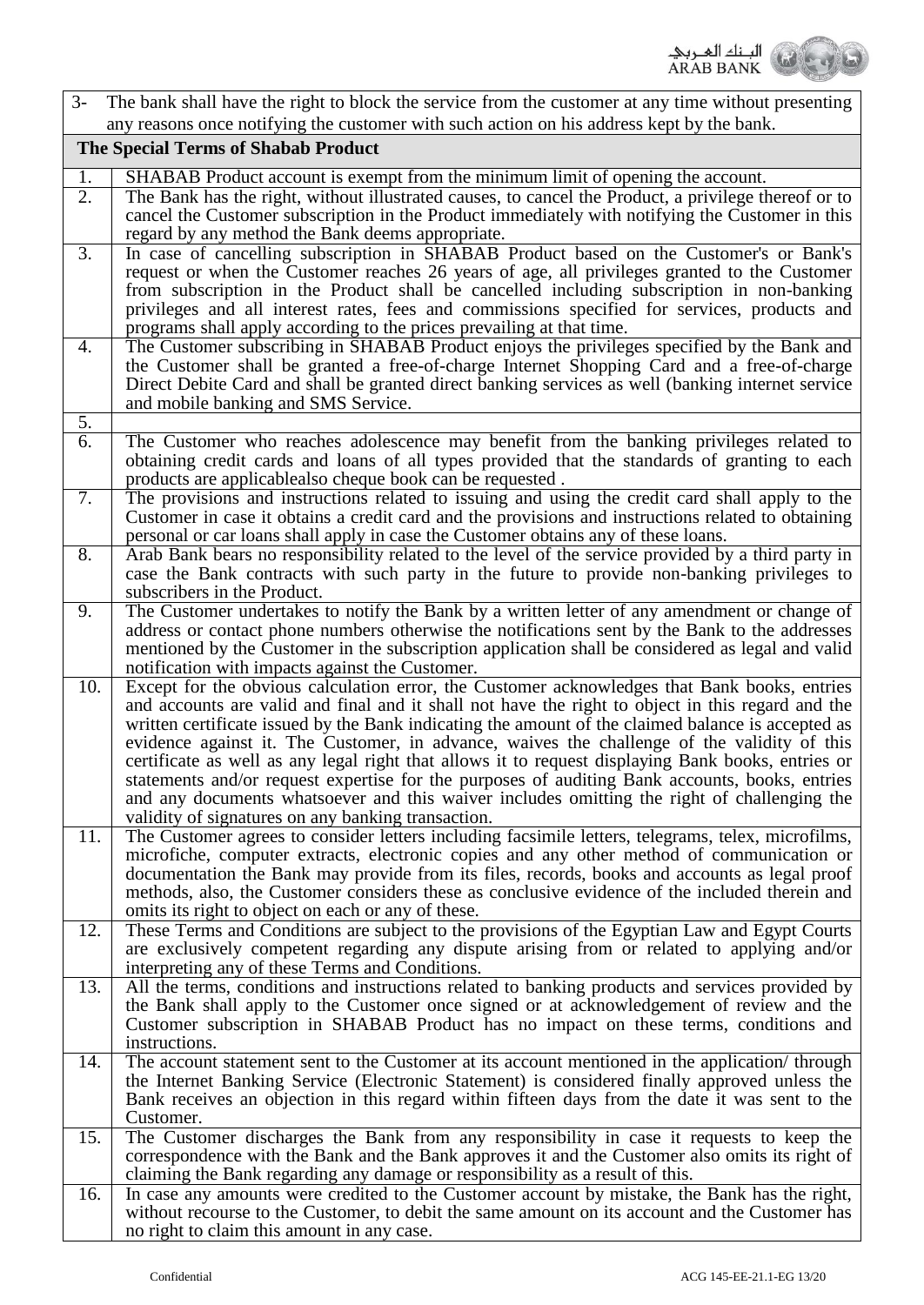|     | البــنك الھــربيـ<br>ARAB BANK                                                                                                                                                             |
|-----|--------------------------------------------------------------------------------------------------------------------------------------------------------------------------------------------|
| 17. | The Customer authorizes the Bank to debit on the account any amounts obtained by the Bank in<br>the form of credit facilities of any type and the Bank transfers these amounts to the cash |
|     | insurance account against banking facilities to secure the settlement of the amounts due on the                                                                                            |
|     | Customer, whether loan principal granted in addition to debit interest due at the rate applicable                                                                                          |
|     | by the Bank and any other expenses provided that the amount remains in possession of the Bank                                                                                              |
|     | until settlement of all Customer obligations towards the Bank.                                                                                                                             |
| 18. | the Bank provides the Customer with a quarterly paper or electronic statement indicating account                                                                                           |
|     | movement and the balance for the ended period. If the Customer did not receive the sent                                                                                                    |
|     | statement it must visit the Bank to receive it within a period of fifteen days from the beginning of                                                                                       |
|     | the mentioned following quarter.                                                                                                                                                           |
| 19. | If the Customer desires to object on an entry or more in the quarterly statement or on the validity                                                                                        |
|     | of the Balance, it must submit the written notification for objection within a month from the date                                                                                         |
|     | of sending the account statement and it is agreed that the objection submitted in this case is not                                                                                         |
|     | authenticated unless against a signature of receipt by the Bank Manager or its Deputy.                                                                                                     |
| 20. | In case of non-receipt of the mentioned written notification within the period specified in                                                                                                |
|     | Paragraph (20) of this Article, the Customer is considered as received the statement and it                                                                                                |
|     | approves, finally and in a manner not subject to objection, any entry included therein and the                                                                                             |
|     | validity of the balance considering that the mentioned written notice is the only evidence agreed                                                                                          |
|     | by the Bank and the Customer for this purpose with excluding any other evidence including oath.                                                                                            |
| 21. | Daily withdrawal/ purchase/ transfers limit from the account of SHABAB Product Customers                                                                                                   |
|     | from 16 years of age until adolescence is specified by the Bank                                                                                                                            |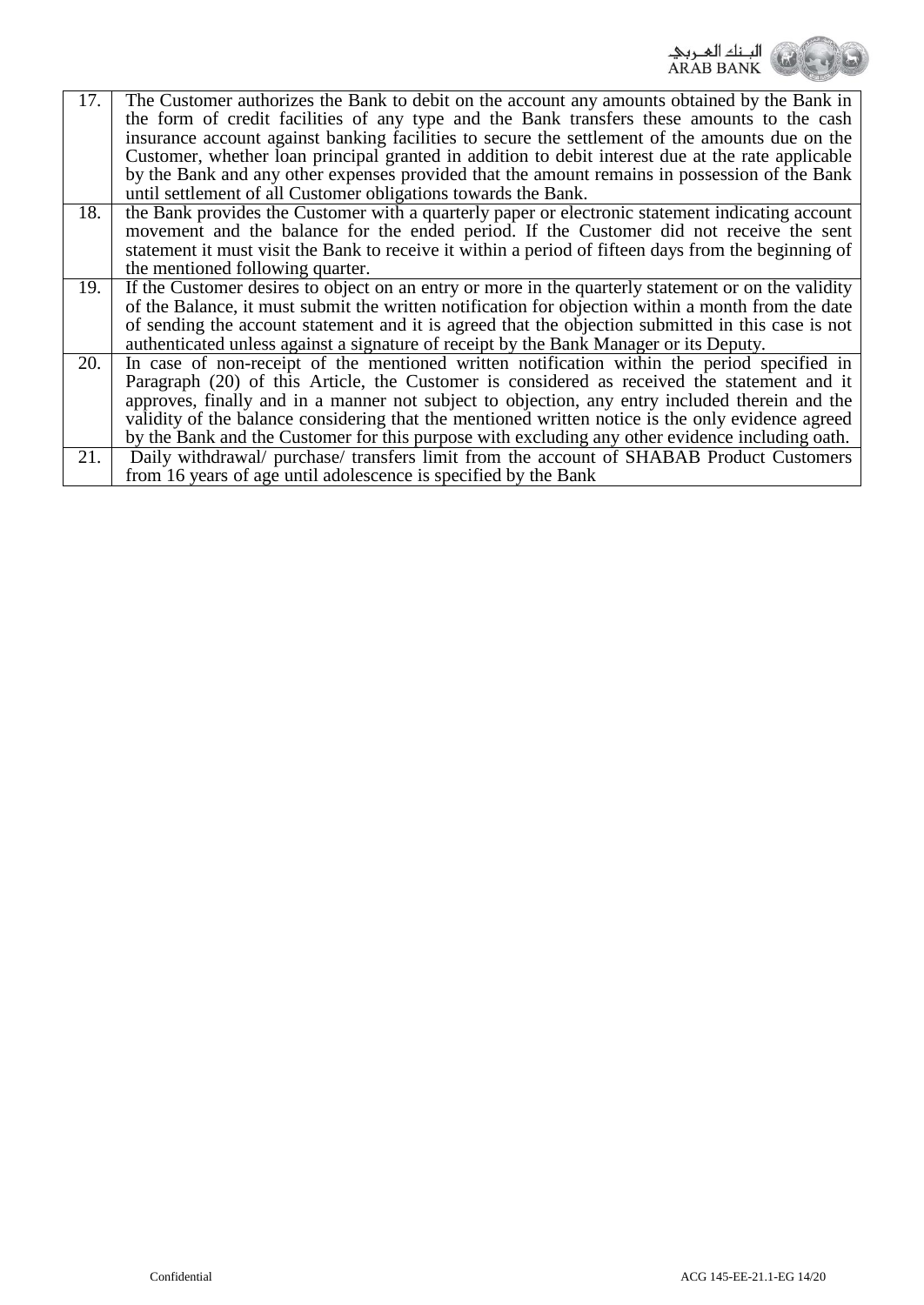

|    | <b>Special Terms for Arabi Junior</b>                                                                                                                                                                                                                                                                                                                                                                                                                                                                     |  |  |
|----|-----------------------------------------------------------------------------------------------------------------------------------------------------------------------------------------------------------------------------------------------------------------------------------------------------------------------------------------------------------------------------------------------------------------------------------------------------------------------------------------------------------|--|--|
| 1. | (Saving, current, term of deposit, certificate of deposit) account is opened.                                                                                                                                                                                                                                                                                                                                                                                                                             |  |  |
| 2. | The program is givin for individuals under the age of sixteen and under the guardianship of father                                                                                                                                                                                                                                                                                                                                                                                                        |  |  |
|    | The account is exempted from minimum balance fee and Account annual fees And the account is<br>given a credit interest rate specified by the Bank and calculated on the minimum monthly balance<br>basis and to be credited according to Guardian request (monthly/ quarterly/ semi-yearly/ yearly)<br>taking into consideration that the bank shall not calculate any interests if the balance of this account<br>is less than the minimum limit to the calculation of interest on any day of the month. |  |  |
| 3. | The account from which transfer is made in favor of Arabi Junior Account is exempted from standing<br>orders' commission.                                                                                                                                                                                                                                                                                                                                                                                 |  |  |
| 4. | Banking services that offered to Arabi Junior Account are subject to the terms and conditions related<br>to these services.                                                                                                                                                                                                                                                                                                                                                                               |  |  |
| 5. | The Guardian irrevocably authorizes the Bank to transfer Arabi Junior Account and its available<br>balance to Shabab Account upon the minor becomes sixteen years old after obtaining the Guardian<br>signature on Shabab documenets, and incase the Bank fails to contact the Customer for any reason,<br>the Guardian authorizes the Bank to Transfer "Arabi Junior" Account into regular Saving account and<br>to cancel all "Arabi Junior i" Account benefits.                                        |  |  |
| 6. | The bank shall have the right anytime and its sole discussion to amend /terminate Arabi Junior<br>Account, its related campaign and the collected fees, Customer (guardian) shall be informed of such<br>decision by any accepted mean.                                                                                                                                                                                                                                                                   |  |  |
| 7. | The account is given a direct debit card and is subject to the special terms of direct debit card.                                                                                                                                                                                                                                                                                                                                                                                                        |  |  |
| 8. | If the campaign or any related campaigns are stopped, or in the event of applying any amendments to<br>the related terms and conditions of the program, the Bank shall announce this through the official<br>website or any other means that the bank deems appropriate.                                                                                                                                                                                                                                  |  |  |

## **Terms and Conditions for Payroll Extra Product**

| 1.             | Customer's signature on the application for subscription to the product (Payroll Extra) shall serve as a |  |  |
|----------------|----------------------------------------------------------------------------------------------------------|--|--|
|                | sole, unconditional and irrevocable authorization to the bank to debit the fees and/ or commission in    |  |  |
|                | addition to the interests and/ or other payable amounts on a periodic basis with a prior notice to the   |  |  |
|                | customer in this regards, as well as an authorization to the bank to renew the subscription thereof with |  |  |
|                | this product and the products and privileges related thereto from time to time for the same period with  |  |  |
|                | a prior notice to the customer with this respect.                                                        |  |  |
| 2.             | Subscription of the customer to the Payroll Extra product shall not serve as a prior approval by the     |  |  |
|                | bank on granting the customer the privileges of this product.                                            |  |  |
| 3.             | The bank reserves the right to contact the company for which the customer works to inquire about any     |  |  |
|                | details that the bank considers necessary and the customer shall provide the bank with any information   |  |  |
|                | or documentation that the bank requests.                                                                 |  |  |
| 4.             | The bank reserves the right, at its sole discretion and without justification or liability to cancel the |  |  |
|                | subscription of the customer to this product after sending a written notification to his/her official    |  |  |
|                | address.                                                                                                 |  |  |
| 5.             | In the event of subscription cancellation, all privileges granted to the customer as a result of         |  |  |
|                | subscription to the product shall be canceled. Interest rates, fees and commission prescribed for        |  |  |
|                | services and products shall apply as approved at the bank                                                |  |  |
| 6.             | Credit Cards' terms, conditions and instructions shall be considered valid and applicable upon credit    |  |  |
| card issuance. |                                                                                                          |  |  |
| 7.             | All terms and conditions and instructions for the banking products and services (including loans/        |  |  |
|                | salary advance) offered by the bank shall be considered effective upon customer's signature.             |  |  |
|                | Subscription of the customer to the Payroll Extra product shall be of no effect to those terms and       |  |  |
|                | conditions and instructions.                                                                             |  |  |
| 8.             | The bank has the right to amend the interest rate on the debit balance and the commissions of the        |  |  |
|                | products, either by means of increase or decrease, according to the periodically announced rates by it   |  |  |
|                | and with notifying the customer in any method deems proper.                                              |  |  |
| 9.             | Preferential prices granted to the customers within the bank privileges shall not apply in case that the |  |  |
|                | bank carries out promotional campaigns for all customers to encourage them to procure any of the         |  |  |
|                | retail products stated within the Payroll Extra product                                                  |  |  |
| 10.            | The customer hereby undertakes to notify the bank in writing of any change or alteration that may        |  |  |
|                | occur to his/ her address or phone numbers; otherwise the notices sent by the bank to the addresses      |  |  |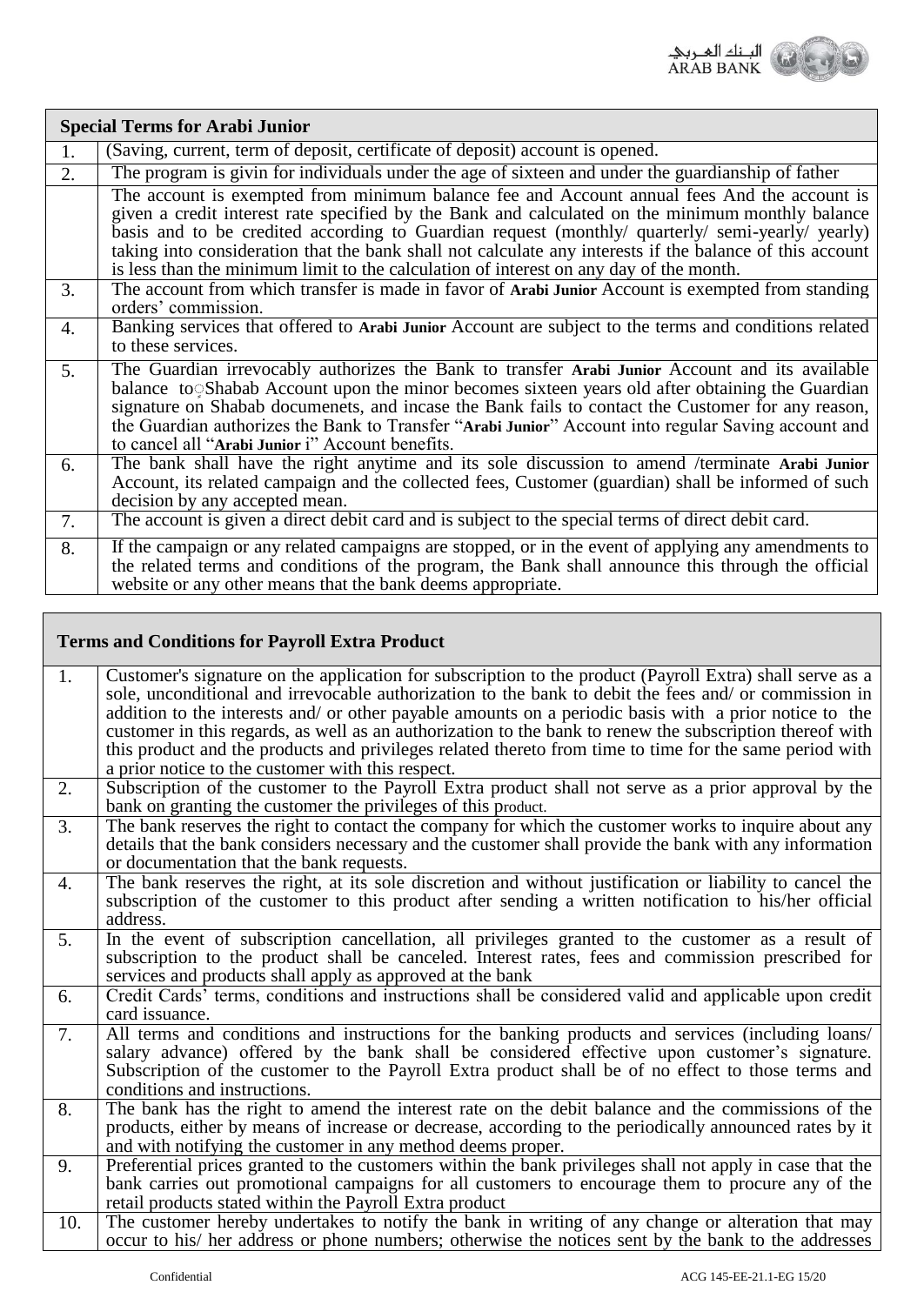

|     | provided by the customer shall be deemed as legal and valid.                                                                                                                                                                                                                                                                                                                                                                                                                                                                                                                                                                                                                                                                                                                                                                                                                                                                                                                                                                                           |
|-----|--------------------------------------------------------------------------------------------------------------------------------------------------------------------------------------------------------------------------------------------------------------------------------------------------------------------------------------------------------------------------------------------------------------------------------------------------------------------------------------------------------------------------------------------------------------------------------------------------------------------------------------------------------------------------------------------------------------------------------------------------------------------------------------------------------------------------------------------------------------------------------------------------------------------------------------------------------------------------------------------------------------------------------------------------------|
| 11. | The customer hereby absolutely, unconditionally and irrevocably undertakes, subject to full liability in<br>case of violation of this obligation, to notify the bank in writing of any adjustment, change and/ or<br>pledge that may occur to his/ her salary and/ or in case of cessation of delivery of the salary thereof, in<br>whole or part, regardless of the cause thereof.                                                                                                                                                                                                                                                                                                                                                                                                                                                                                                                                                                                                                                                                    |
| 12. | Except for the obvious arithmetic error, the customer hereby acknowledges that the bank's books,<br>records and accounts are correct and final in relation thereto and that he/ she deems as conclusive<br>evidence to establish the amounts payable or which shall be payable under this contract without<br>having the right to object to the same; and that he/ she accepts the written certificate issued by the<br>bank which indicates the amount of the debit and/ or claimed amount as evidence against him/ her,<br>and further hereby waives the right to challenge the validity of such certificate and any legal right that<br>permits him/ her to request producing the bank's books, records or statements and/ or to request<br>expertise for the purpose of auditing the bank's accounts, books, records and any documents of<br>whatever type. This waiver includes waiver of the right to challenge the validity of signatures to any<br>bank transactions or the incompetence or authority of the signatory or signatories thereto. |
| 13. | The customer hereby agrees on considering the letters, telegraphs, facsimile, microfilms (microfiches<br>and the like), computer extracts, photostatic photos or photographs and any means of communication<br>or other documentation that the bank submits of its files, records, books and accounts, as legal means<br>of proof and the customer hereby accepts to consider the same as conclusive evidence on the validity<br>of the content thereof and further waives each and every right to object thereto or to any of them for<br>whatever reason of whatever type or source.                                                                                                                                                                                                                                                                                                                                                                                                                                                                 |
| 14. | In case of mistakenly crediting any amounts to the customer's account, the bank shall be entitled to<br>claim the customer to debit the same amount credited to his/ her account to the account thereof; where<br>the customer shall in no case be entitled to claim such an amount.                                                                                                                                                                                                                                                                                                                                                                                                                                                                                                                                                                                                                                                                                                                                                                   |
| 15. | These terms and conditions shall be subject to the provisions of the Egyptian law where the courts of<br>Egypt are those chosen by the bank as courts of jurisdiction over any dispute that arises or related to<br>the application and/ or interpretation of any of these terms and conditions.                                                                                                                                                                                                                                                                                                                                                                                                                                                                                                                                                                                                                                                                                                                                                       |

|     | <b>Terms and Conditions for Arabi Premium Program</b>                                                                                                                                                  |
|-----|--------------------------------------------------------------------------------------------------------------------------------------------------------------------------------------------------------|
| 1.  | Customer's signature on the application for subscription to the program (Arabi Premium) shall serve                                                                                                    |
|     | as a sole, unconditional and irrevocable authorization to the bank to debit the fees and/ or                                                                                                           |
|     | commission in addition to the interests and/ or other payable amounts on a periodic basis with a                                                                                                       |
|     | prior notice to the customer in this regards, as well as an authorization to the bank to renew the                                                                                                     |
|     | subscription thereof with this program and the products and privileges related thereto from time to                                                                                                    |
|     | time for the same period with a prior notice to the customer with this respect.                                                                                                                        |
| 2.  | Subscription of the customer to the Arabi Premium shall not serve as a prior approval by the bank on                                                                                                   |
|     | granting the customer the privileges of this program.                                                                                                                                                  |
| 3.  | When the customer attains the age of to 60 years, life insurance service will be cancelled.                                                                                                            |
| 4.  | The bank reserves the right to contact the company for which the customer works to inquire                                                                                                             |
|     | about any details that the bank considers necessary and the customer shall provide the bank                                                                                                            |
|     | with any information or documentation that the bank requests.                                                                                                                                          |
| 5.  | The bank reserves the right, at its sole discretion and without justification or liability to cancel the                                                                                               |
|     | subscription of the customer to this program after sending a written notification to his/her official                                                                                                  |
|     | address.                                                                                                                                                                                               |
| 6.  | In the event of subscription cancellation, all privileges granted to the customer as a result of                                                                                                       |
|     | subscription to the program shall be canceled including the branded Visa Electron card for this<br>program and life insurance service. Interest rates, fees and commission prescribed for services and |
|     | products shall apply as approved at the bank.                                                                                                                                                          |
| 7.  | Credit Cards' terms, conditions and instructions shall be considered valid and applicable upon credit                                                                                                  |
|     | card issuance.                                                                                                                                                                                         |
| 8.  | All terms and conditions and instructions for the banking products and services (including loans/                                                                                                      |
|     | salary advance) offered by the bank shall be considered effective upon customer's signature.                                                                                                           |
|     | Subscription of the customer to the Arabi Premium program shall be of no effect to those terms and                                                                                                     |
|     | conditions and instructions.                                                                                                                                                                           |
| 9.  | The bank has the right to amend the interest rate on the debit balance and the commissions of the                                                                                                      |
|     | products, either by means of increase or decrease, according to the periodically announced rates by it                                                                                                 |
|     | and with notifying the customer in any method deems proper.                                                                                                                                            |
| 10. | Preferential prices granted to the customers within the bank privileges shall not apply in case that the                                                                                               |
|     | bank carries out promotional campaigns for all customers to encourage them to procure any of the                                                                                                       |
|     | retail products stated within the Arabi Premium program.                                                                                                                                               |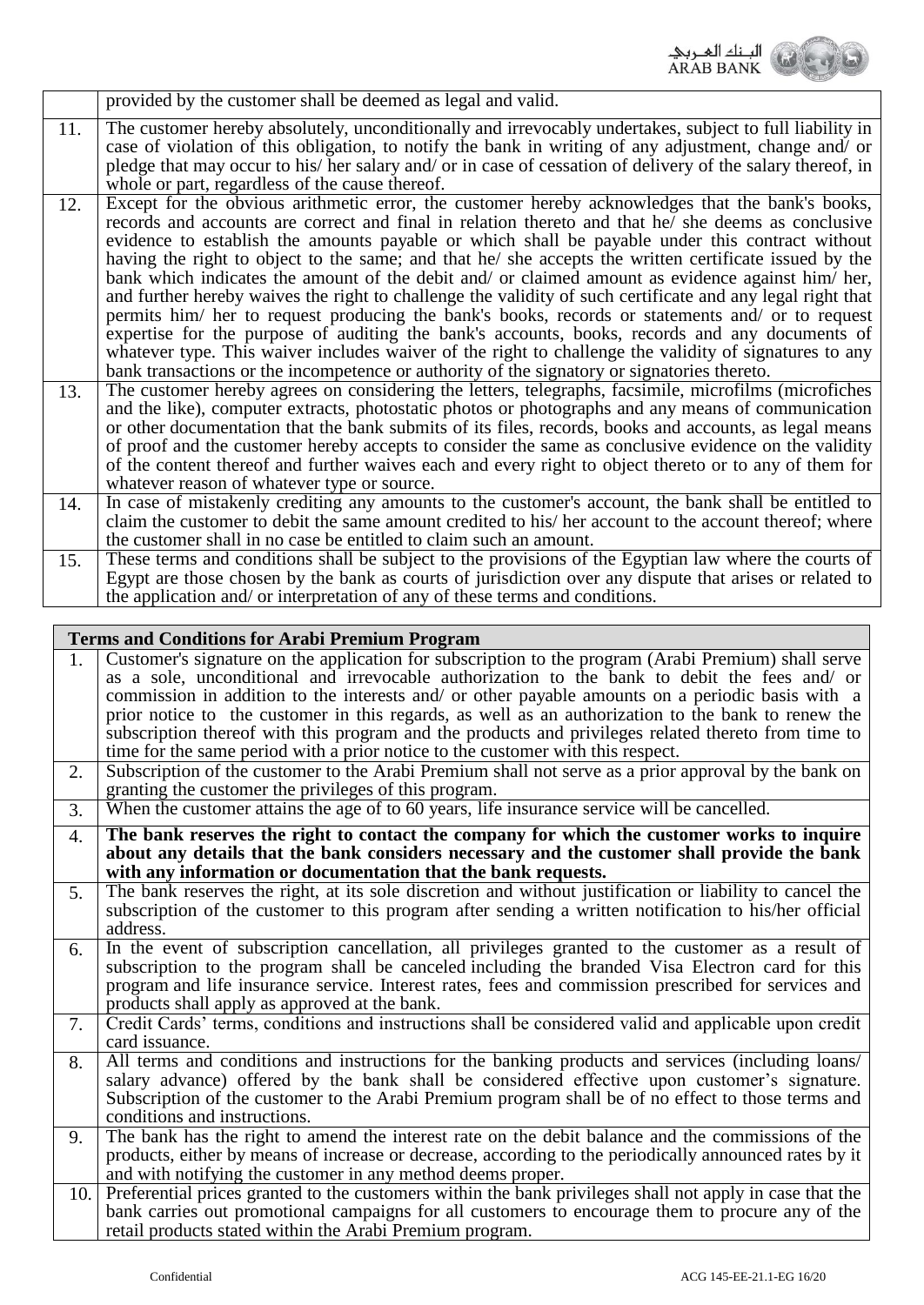

occur to his/ her address or phone numbers; otherwise the notices sent by the bank to the addresses provided by the customer shall be deemed as legal and valid. The customer hereby absolutely, unconditionally and irrevocably undertakes, subject to full liability in case of violation of this obligation, to notify the bank in writing of any adjustment, change and/ or pledge that may occur to his/ her salary and/ or in case of cessation of delivery of the salary thereof, in whole or part, regardless of the cause thereof. 12. Except for the obvious arithmetic error, the customer hereby acknowledges that the bank's books, records and accounts are correct and final in relation thereto and that he/ she deems as conclusive evidence to establish the amounts payable or which shall be payable under this contract without having the right to object to the same; and that he/ she accepts the written certificate issued by the bank which indicates the amount of the debit and/ or claimed amount as evidence against him/ her, and further hereby waives the right to challenge the validity of such certificate and any legal right that permits him/ her to request producing the bank's books, records or statements and/ or to request expertise for the purpose of auditing the bank's accounts, books, records and any documents of whatever type. This waiver includes waiver of the right to challenge the validity of signatures to any bank transactions or the incompetence or authority of the signatory or signatories thereto. 13. The customer hereby agrees on considering the letters, telegraphs, facsimile, microfilms (microfiches and the like), computer extracts, photostatic photos or photographs and any means of communication or other documentation that the bank submits of its files, records, books and accounts, as legal means of proof and the customer hereby accepts to consider the same as conclusive evidence on the validity of the content thereof and further waives each and every right to object thereto or to any of them for whatever reason of whatever type or source. 14. In case of mistakenly crediting any amounts to the customer's account, the bank shall be entitled to claim the customer to debit the same amount credited to his/ her account to the account thereof; where the customer shall in no case be entitled to claim such an amount.  $15.1$ The insurance does not cover any claim related to any condition existed prior to the date of participation in the insurance coverage which is resulted from any of the following: Cancer, malignant tumors, renal failure, hepatic failure or cirrhosis, cardiomyopathy, AIDS, Brain hemorrhage and stroke and Multiple sclerosis. The coverage of the total permanent disability does not include any physical or congenital disability which is existed prior to the date of participation in the insurance coverage. 16. The insurance coverage is subject to the terms and conditions of the group insurance agreement which is signed between the Arab Bank and the insurance company. For further details, Customer can visit the bank's website or contact the call center. 17. The calculation of the amount of insurance for current / savings accounts customers is based on the average daily balance of accounts that are held for a period of 90 days. 18. Insurance coverage shall begin after receiving the first salary which is duly deposited in the salaries account. The insurance amount shall be calculated as 12 times the amount of the last salary which is duly transferred / deposited in the account. 19. In case the salary was not transferred to the customer's account for three consecutive months, the insurance amount will be calculated based on the current / savings account balances instead of the salary multiples and according to the special conditions for current / savings account customers. 20. 21. The maximum limit of the insurance coverage is 250,000 EGP These terms and conditions shall be subject to the provisions of the Egyptian law where the courts of Egypt are those chosen by the bank as courts of jurisdiction over any dispute that arises or related to the application and/ or interpretation of any of these terms and conditions. 22. Salary Advance Terms and Conditions 1. In case that the account balance becomes credit, no commission shall be payable to the customer by the bank throughout the period during which the balance is credit. 2. Without prejudice to the bank's right to suspend or cancel this advance at any time by its own will along with notifying the customer of the same and without bearing any responsibility by the bank, the salary advance, subject matter of this contract, is not limited to a certain time limit, as long as the salaries of the customer are monthly and regularly delivered into the account in the manner set forth in this contract. Subsequently, the salary advance shall be automatically renewed without the need for notifying the customer of the same and for the same period, where the advance can be increased or decreased in a manner consistent with the amount of the monthly salary of the customer and the credit position thereof.

The customer hereby undertakes to notify the bank in writing of any change or alteration that may

11.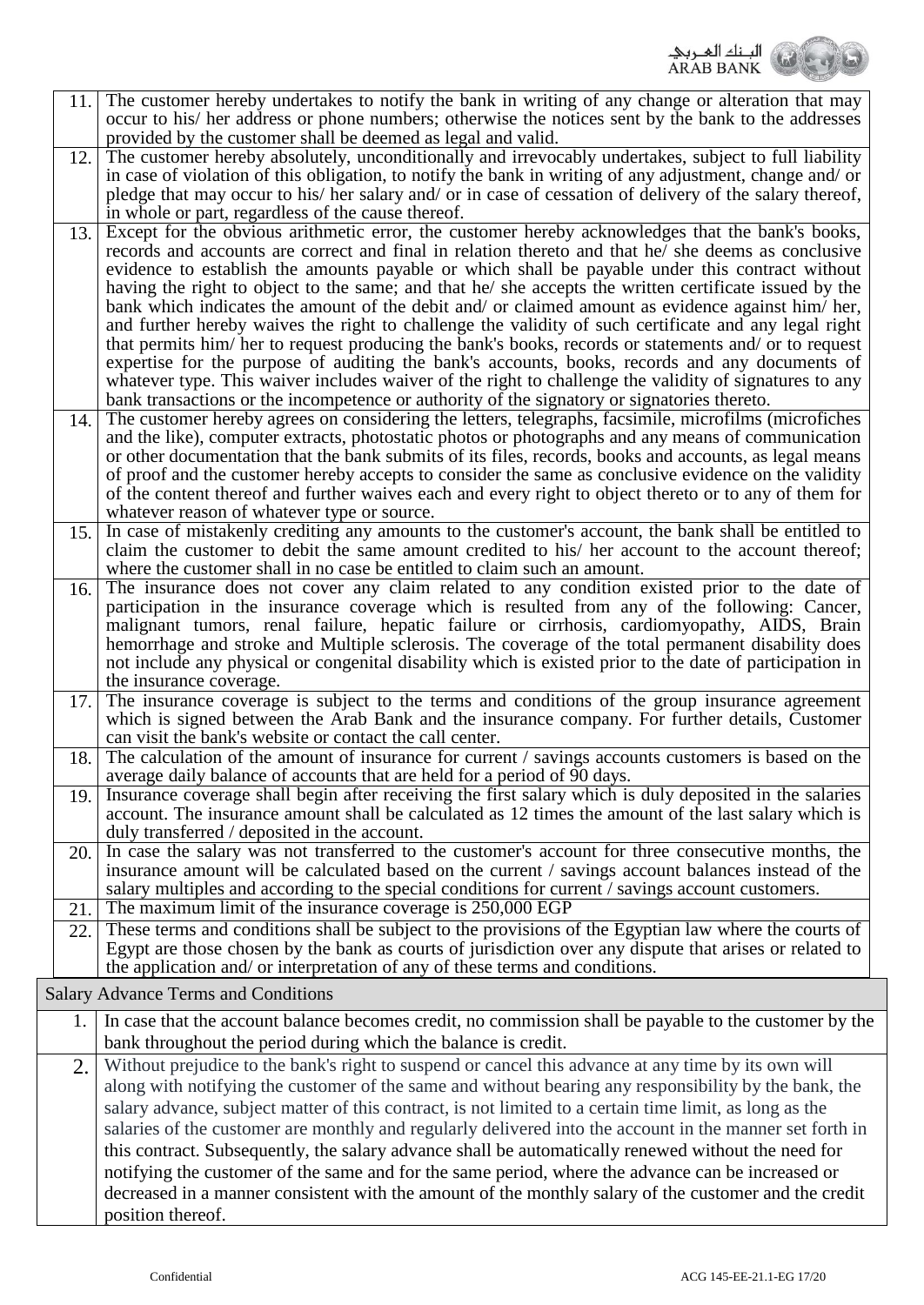

| 3.               | The borrower hereby confirms the validity of the following facts:                                                                                                                                                                                                                                                                                                                                                                                                                                                                                                                                                                                                                                                                                                                                                                                                                                                                                                                                                                                    |
|------------------|------------------------------------------------------------------------------------------------------------------------------------------------------------------------------------------------------------------------------------------------------------------------------------------------------------------------------------------------------------------------------------------------------------------------------------------------------------------------------------------------------------------------------------------------------------------------------------------------------------------------------------------------------------------------------------------------------------------------------------------------------------------------------------------------------------------------------------------------------------------------------------------------------------------------------------------------------------------------------------------------------------------------------------------------------|
|                  | That he/ she has not and shall not violate any of the obligations of any contract to which he/ she is a<br>party; and that there are no pending cases before courts or arbitration proceedings against him/her<br>which may threaten his/ her existence or assets or be of negative effects on the business or assets<br>thereof.                                                                                                                                                                                                                                                                                                                                                                                                                                                                                                                                                                                                                                                                                                                    |
|                  | That he/ she has the power to enter into contracts and is entitled to exercise all rights and perform all<br>obligations provided for in this contract and that he/she has taken all actions necessary to organize,<br>sign and deliver this contract.                                                                                                                                                                                                                                                                                                                                                                                                                                                                                                                                                                                                                                                                                                                                                                                               |
|                  | That he/ she shall not be bound by any obligations which may prejudice the obligations provided for<br>herein or limit the ability thereof to meet the obligations incurred or which may incur upon him/her<br>hereunder or affect any of the guarantees thereof.<br>That for the legality, validity or enforceability of this contract or production thereof as legally accepted<br>evidence in any legal proceedings, it is not necessary to register it with any entity or authority within<br>Egypt.                                                                                                                                                                                                                                                                                                                                                                                                                                                                                                                                             |
| $\overline{4}$ . | All accounts which the customer has opened and/ or shall open with the bank and/ or any branch of the<br>Arab Bank PLC along with all amounts therein are pledged in favor of the bank as a guarantee thereto;<br>the customer hereby unconditionally and irrevocably authorizes the bank to debit the amounts payable<br>thereto at any time on such account in any currency to settle the amounts payable by the customer<br>under this contract. Such an authorization to the bank by the customer entitles the bank to exercise this<br>right from time to time and on several times and shall remain effective without the need to procure the<br>approval of the customer and/ or notifying him/ her in advance.                                                                                                                                                                                                                                                                                                                               |
| 5.               | Except for the obvious arithmetic error, the customer hereby acknowledges that the bank's books,<br>records and accounts are correct and final in relation thereto and that he/she deems as conclusive<br>evidence to establish the amounts payable or which shall be payable under this contract without having<br>the right to object to the same; and that he/she accepts the written certificate issued by the bank which<br>indicates the amount of the debit and/ or claimed amount as evidence against him/ her, and further<br>hereby waives the right to challenge the validity of such certificate and any legal right that permits him/<br>her to request producing the bank's books, records or statements and/ or to request expertise for the<br>purpose of auditing the bank's accounts, books, records and any documents of whatever type. This<br>waiver includes waiver of the right to challenge the validity of signatures to any bank transactions or<br>the incompetence or authority of the signatory or signatories thereto. |
| 6.               | The customer hereby agrees on considering computer extracts and any means of communication or<br>other documentation that the bank submits of its files, records, books and accounts, as legal means of<br>proof and the customer hereby accepts to consider the same as conclusive evidence on the validity of<br>the content thereof and further waives each and every right to object thereto or to any of them for<br>whatever reason of whatever type or source.                                                                                                                                                                                                                                                                                                                                                                                                                                                                                                                                                                                |
| 7.               | Each request, notice, or notification issued by the bank to the customer in any available means with<br>respect to any matter related to this contract shall be deemed as served upon the customer if sent by<br>regular mail or personally delivered to the chosen address stated in the contract or electronically by any<br>available mean as mentioned in the customer's record with the bank.<br>The Customer waives the right to have notices, notifications or warnings served through the notary<br>public.<br>Bank's records of inward and outward shall serve as a conclusive evidence binding upon the validity of<br>the content thereof.                                                                                                                                                                                                                                                                                                                                                                                                |
|                  |                                                                                                                                                                                                                                                                                                                                                                                                                                                                                                                                                                                                                                                                                                                                                                                                                                                                                                                                                                                                                                                      |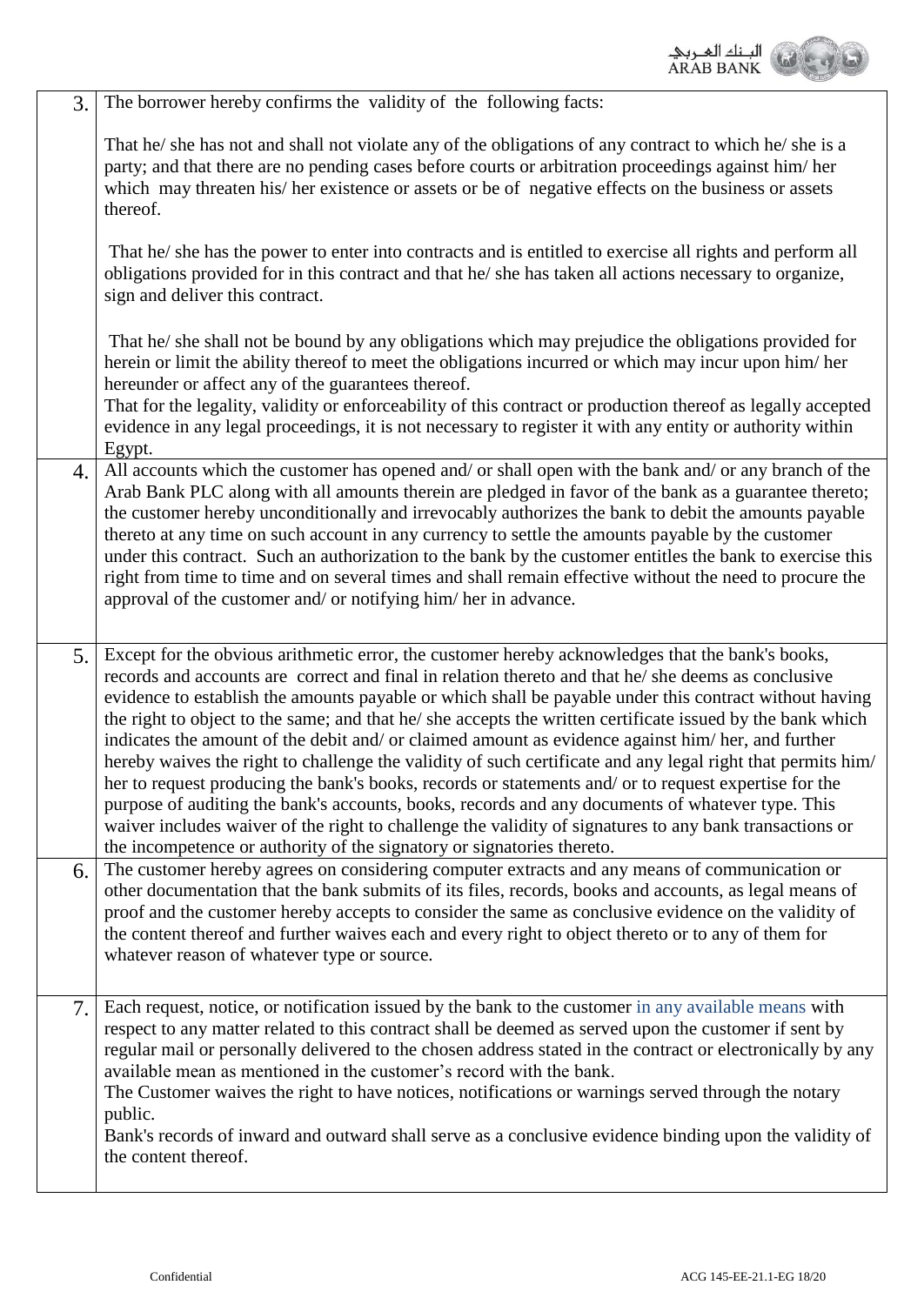

| 8. | The customer hereby declares the following:<br>That the customer's address in the bank records shall remain valid unless the customer notifies the bank<br>of the change thereof by a registered letter in which it states the new address;<br>That all judicial notices and/ or all correspondence issued by the bank to the customer are acceptable to<br>him/her in relation to him/her or to the abovementioned address.<br>The law governing this Contract is the Egyptian Law.<br>That the bank has the power to litigate the customer before any court of jurisdiction within the country<br>in which the address thereof is located regardless of the venue jurisdiction of such court of the<br>mentioned country and that he/ she waives the right thereto to challenge the venue jurisdiction of the<br>court chosen by the bank;<br>Regardless of what is stipulated in this article, the Bank has the right to exercise the power of litigation<br>in any country of its choice or in any country where the Customer resides or has funds, and that<br>litigation in a country does not preclude the right to litigate at the same time in one or more other<br>countries.<br>The power of litigation against the customer shall not be confined to the bank where the Arab Bank<br>PLC has the same right as well. |
|----|----------------------------------------------------------------------------------------------------------------------------------------------------------------------------------------------------------------------------------------------------------------------------------------------------------------------------------------------------------------------------------------------------------------------------------------------------------------------------------------------------------------------------------------------------------------------------------------------------------------------------------------------------------------------------------------------------------------------------------------------------------------------------------------------------------------------------------------------------------------------------------------------------------------------------------------------------------------------------------------------------------------------------------------------------------------------------------------------------------------------------------------------------------------------------------------------------------------------------------------------------------------------------------------------------------------------------------|
| 9. | The bank reserves the right to inquire and obtain all information and available data that enable the bank                                                                                                                                                                                                                                                                                                                                                                                                                                                                                                                                                                                                                                                                                                                                                                                                                                                                                                                                                                                                                                                                                                                                                                                                                        |
|    | to assess the customer's ability to repay.                                                                                                                                                                                                                                                                                                                                                                                                                                                                                                                                                                                                                                                                                                                                                                                                                                                                                                                                                                                                                                                                                                                                                                                                                                                                                       |
|    | 10 Any general or special conditions signed by the customer related to the services available to him/her<br>that the bank provides shall be deemed as supplementary and complementary to the conditions of this<br>contract to the extent that they are not in conflict herewith.                                                                                                                                                                                                                                                                                                                                                                                                                                                                                                                                                                                                                                                                                                                                                                                                                                                                                                                                                                                                                                                |

The Customer declarations:

1. I, the undersigned, acknowledge that all data and information provided by me in this application are true and correct.

2- I, the undersigned, hereby authorize the Arab Bank P. L.C to refer to all banks operating in Egypt and the Central Bank of Egypt to inquire about all my accounts and transactions, and all that is needed to conduct the study of the required credit facilities, as well as disclosing my data and submitting my papers when taking any legal actions (civil / or criminal) against me, in order to preserve the rights of the Bank before all governmental and non-governmental bodies and authorities, the public and private sectors, and judicial authorities or to take any measure that would prove the date of a bond or a stamp duty, and this authorization applies to all my successor and assignees, and the bank has the right to delegate all or some of the foregoing to others.

3. I agree to the terms and conditions of dealing with accounts opened with the bank and the banking and electronic services, as well as the terms of use of the card issued by the bank, and I reviewed their contents and agreed to apply it and consider it as an integral part of this application.

The customer's signature on this contract shall constitute an acknowledgment and declaration that he/she agrees to these articles without prejudice to the right of the bank to amend all or part of the contract at any time, to which I unconditionally agree to without any preservation or objection, The bank has the right to amend all or some of the terms and conditions of the Arab Bank without the need for the customer's prior approval. The bank announces and discloses this change through its branches and its websit[ehttps://www.arabbank.com.eg/T](https://www.arabbank.com.eg/)he customer also acknowledges his